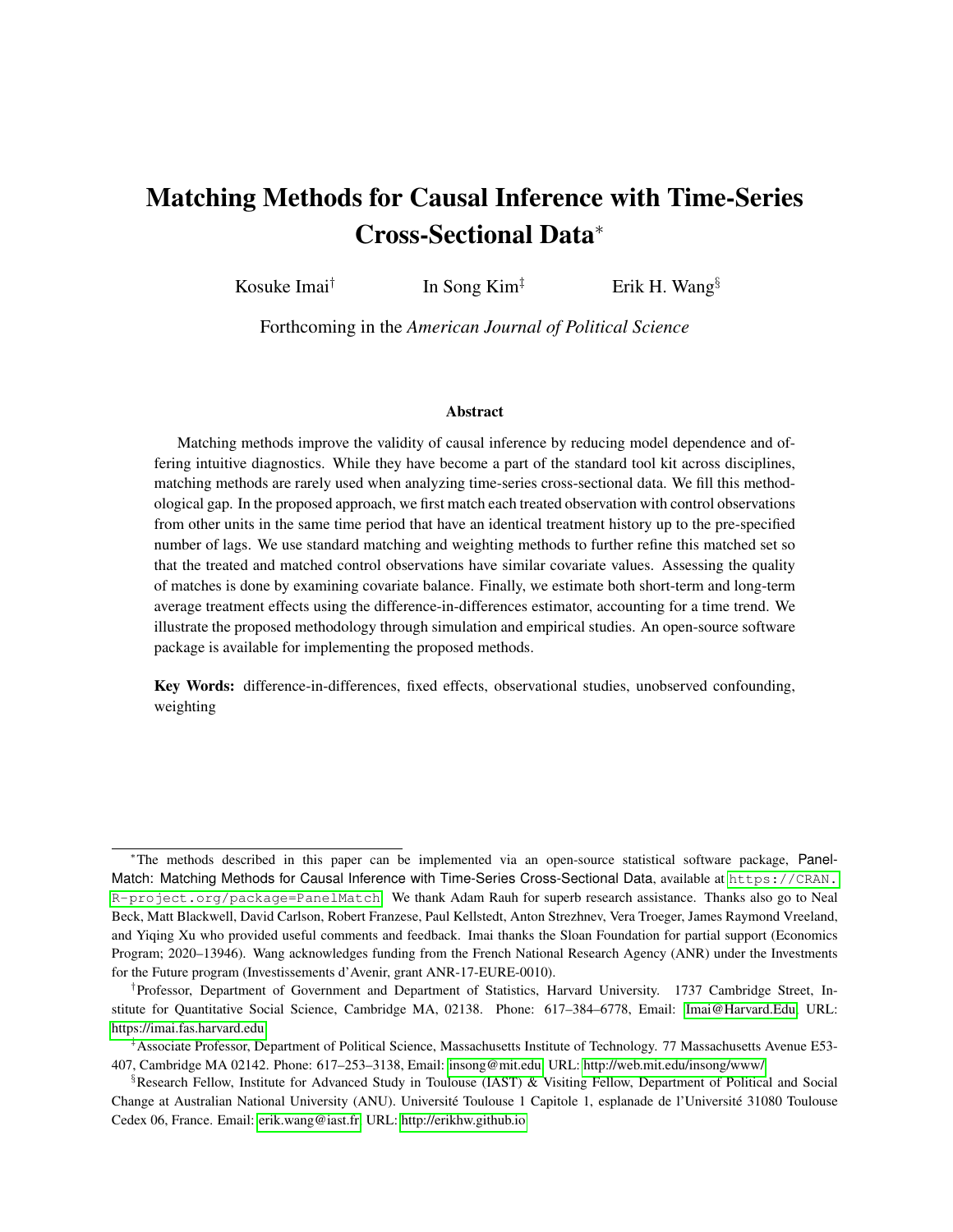## 1 Introduction

One common and effective strategy to estimating causal effects in observational studies is the comparison of treated and control observations who share similar observed characteristics. Matching methods facilitate such comparison by selecting a set of control observations that resemble each treated observation and offering intuitive diagnostics for assessing the quality of resulting matches (e.g., [Rubin, 2006;](#page-33-0) [Stuart, 2010\)](#page-33-1). By making the treatment variable independent of observed confounders, these methods reduce model dependence and improve the validity of causal inference in observational studies (e.g., Ho *[et al.](#page-31-0)*, [2007\)](#page-31-0).

Despite their popularity, matching methods have been rarely used for the analysis of time-series cross section (TSCS) data, which consist of a relatively large number of repeated measurements on the same units. In such data, each unit may receive the treatment multiple times and the timing of treatment administration may differ across units. Perhaps, due to this complication, we find few applications of matching methods to TSCS data, and an overwhelming number of social scientists use linear regression models with fixed effects (e.g., [Angrist and Pischke, 2009\)](#page-30-0). Unfortunately, these regression models heavily rely on parametric assumptions, offer few diagnostic tools, and make it difficult to intuitively understand how counterfactual outcomes are estimated [\(Imai and Kim, 2019,](#page-32-0) [2021\)](#page-32-1). Moreover, almost all of the existing matching methods assume a cross-sectional data set (e.g., [Hansen, 2004;](#page-31-1) [Rosenbaum](#page-33-2) *et al.*, [2007;](#page-33-2) [Abadie and Imbens, 2011;](#page-30-1) [Iacus](#page-31-2) et al., [2011;](#page-31-2) [Zubizarreta, 2012;](#page-33-3) [Diamond and Sekhon, 2013\)](#page-31-3).<sup>[1](#page-1-0)</sup>

We fill this methodological gap by developing matching methods for TSCS data. In the proposed approach (Section [3\)](#page-9-0), for each treated observation, we first select a set of control observations from other units in the same time period that have an identical treatment history for a pre-specified time span. We further refine this matched set by using standard matching or weighting methods so that matched control observations become similar to the treated observation in terms of covariate histories. After this refinement step, we apply a difference-in-differences estimator that adjusts for a possible time trend. The proposed method can be used to estimate both short-term and long-term average treatment effect of policy change for the treated (ATT) and allows for simple diagnostics through the examination of covariate balance. Finally, we establish

<span id="page-1-0"></span> $1$ An exception is an unpublished paper by [Nielsen and Sheffield](#page-32-2) [\(2009\)](#page-32-2). Their matching method is substantially different from our methodology.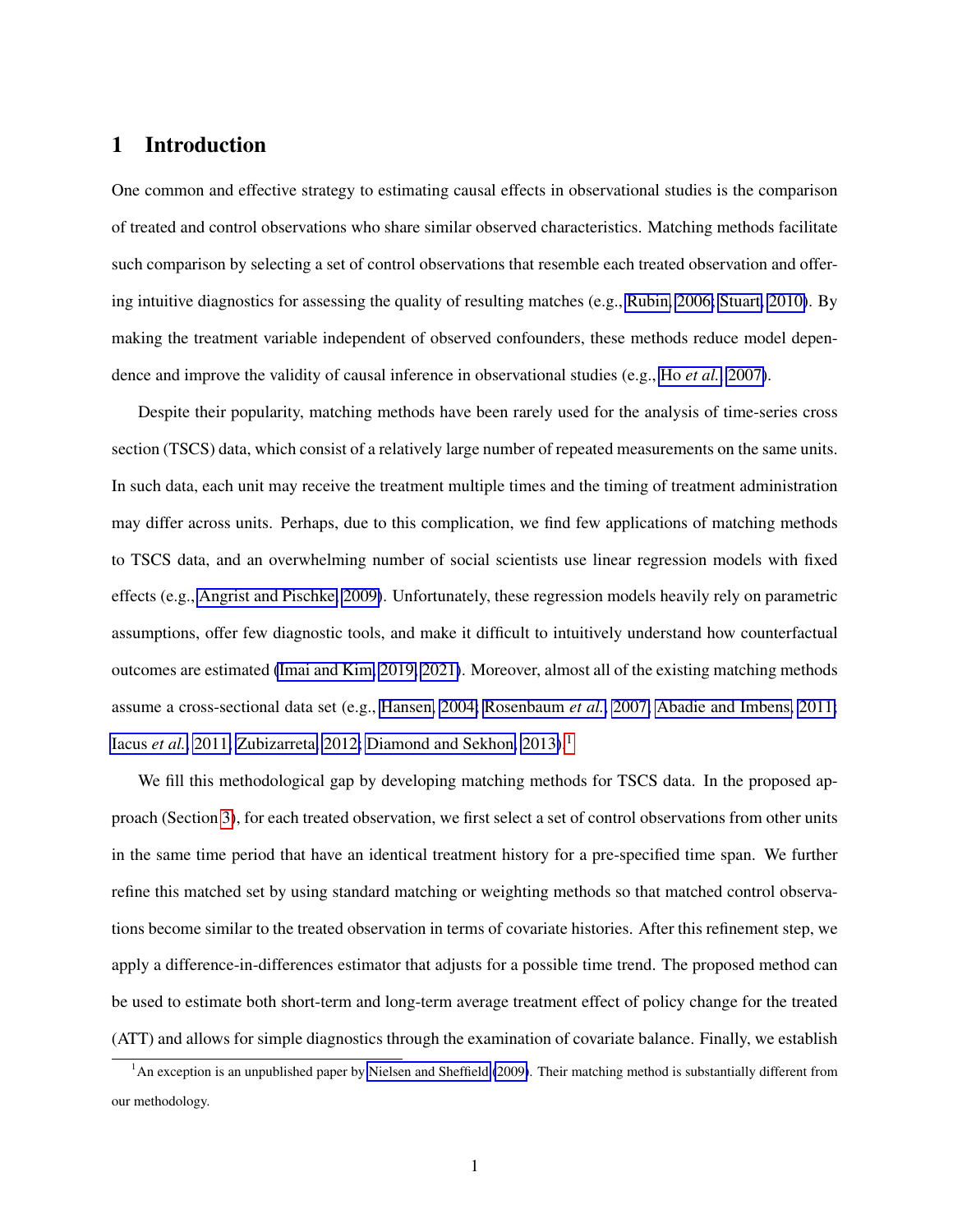the formal connection between the proposed matching estimator and the linear regression estimator with unit and time fixed effects. All together, the proposed methodology provides a design-based approach to causal inference with TSCS data.<sup>[2](#page-2-0)</sup> The proposed matching methods can be implemented via the open-source statistical software in R language , PanelMatch: Matching Methods for Causal Inference with Time-Series Cross-Sectional Data, available at <https://CRAN.R-project.org/package=PanelMatch>.

In Section [4,](#page-21-0) we conduct a simulation study to evaluate the finite sample performance of the proposed matching methodology relative to the standard linear regression estimator with unit and time fixed effects. We show that the proposed matching estimators are more robust to model misspecification than this standard two-way fixed effects regression estimator. The latter is generally more efficient but suffers from a substantial bias unless the model is correctly specified. In contrast, our methodology yields estimates that are stable across simulation scenarios considered here. We also find that our asymptotic confidence interval has a reasonable coverage.

Our work builds upon the growing methodological literature on causal inference with TSCS data. In an influential work, [Abadie](#page-29-0) *et al.* [\(2010\)](#page-29-0) propose the synthetic control method, which constructs a weighted average of pre-treatment outcomes among control units such that it approximates the observed pre-treatment outcome of the treated unit. A major limitation of this approach is the requirement that only one unit receives the treatment. Even when multiple treated units are allowed, they are assumed to receive the treatment at a single point in time (see also [Doudchenko and Imbens, 2017;](#page-31-4) [Ben-Michael](#page-30-2) *et al.*, [2019a\)](#page-30-2). In addition, the synthetic control method and its extensions require a long pre-treatment time period for good empirical performance.

Recently, a number of researchers have extended the synthetic control method. For example, [Xu](#page-33-4) [\(2017\)](#page-33-4) proposes a generalized synthetic control method based on the framework of linear models with interactive fixed effects. This method, however, still requires a relatively large number of control units that do not receive the treatment at all. Furthermore, although the possibility of some units receiving the treatment at multiple time periods is noted (see footnote 7), the author assumes that the treatment status never reverses. Indeed, such "staggered adoption" assumption is common even among the recently proposed extensions

<span id="page-2-0"></span><sup>&</sup>lt;sup>2</sup>In epidemiology, such an approach is called trial emulation as it attempts to emulate a randomized experiment in an observational study (Hernán and Robins, 2016).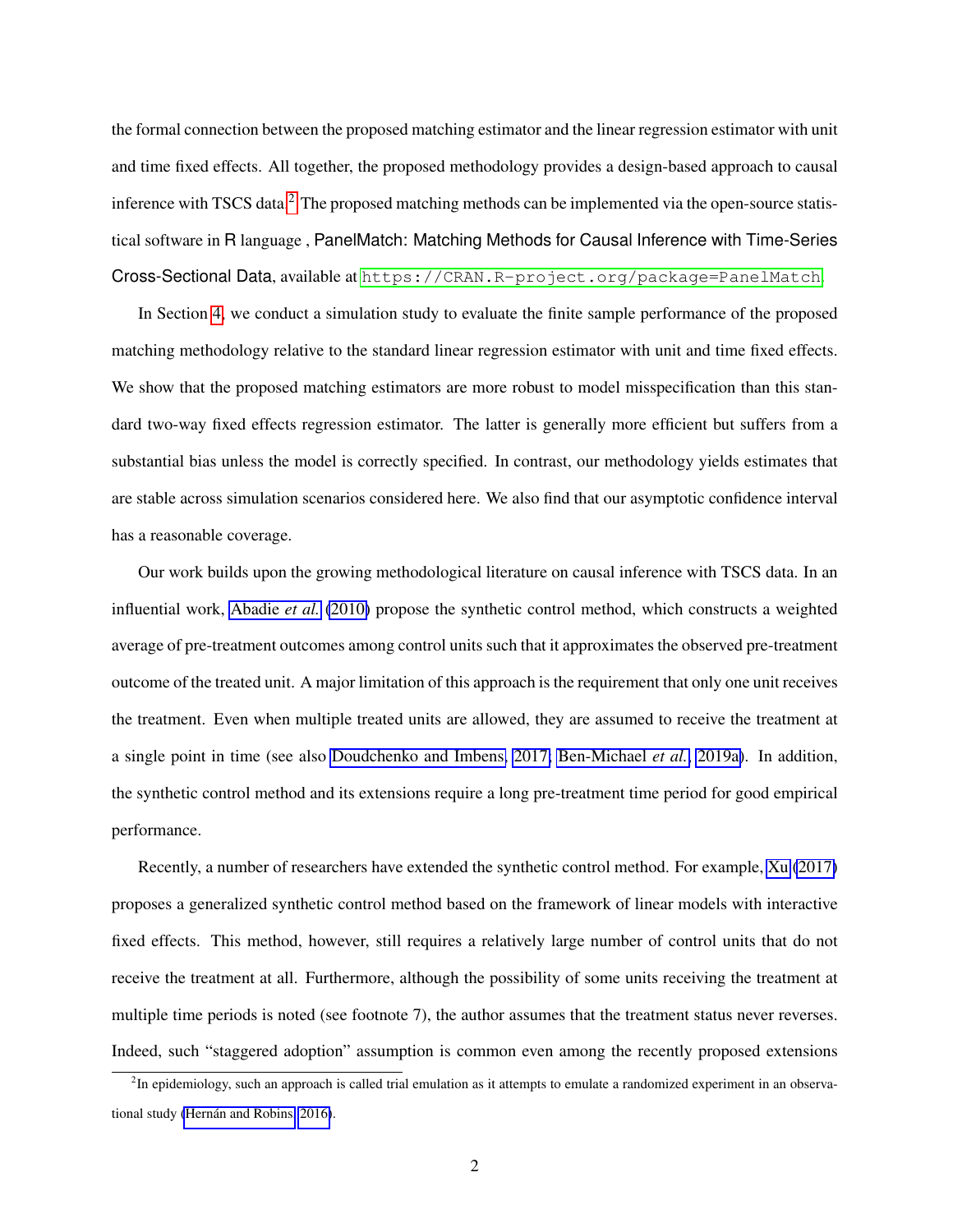of the synthetic control method (e.g., [Ben-Michael](#page-30-3) *et al.*, [2019b\)](#page-30-3). In contrast, our methods allow multiple units to be treated at any point in time, and units can switch their treatment status multiple times over time. Moreover, the proposed methodology can be used to estimate causal effects using a panel data with a relatively small number of time periods.

Another relevant methodological literature is the model-based approaches such as the structural nested mean models [\(Robins, 1994\)](#page-32-3) and marginal structural models [\(Robins](#page-33-5) *et al.*, [2000\)](#page-33-5). These models focus on estimating the causal effect of treatment sequence while avoiding post-treatment bias (as future treatments may be caused by past treatments) (see [Blackwell and Glynn, 2018,](#page-31-6) for an introduction). These approaches, however, require the modeling of potentially complex conditional expectation functions and propensity score for each time period, which can be challenging for TSCS data that have a large number of time periods (e.g., [Imai and Ratkovic, 2015\)](#page-32-4). Our proposed method can incorporate these model-based approaches within the matching framework, permitting more robust confounding adjustment when estimating short-term and long-term treatment effects.

# <span id="page-3-0"></span>2 Motivating Applications

This section introduces two influential studies that motivate our methodology. The first study is [Acemoglu](#page-30-4) *[et al.](#page-30-4)* [\(2019\)](#page-30-4), which examines the causal effect of democracy on economic development. Our second application is [Scheve and Stasavage](#page-33-6) [\(2012\)](#page-33-6), which investigates whether war mobilization leads countries to introduce significant taxation of inherited wealth. Both studies use linear regression models with fixed effects to estimate the causal effects of interest. After briefly describing the original analysis for each study, we visualize the variation of treatment across time and space for each data set and motivate the proposed methodology, which exploits this variation.

#### 2.1 Democracy and Economic Growth

Scholars have long debated whether democracy promotes economic development. [Acemoglu](#page-30-4) *et al.* [\(2019\)](#page-30-4) conducts an up-to-date and comprehensive empirical study to investigate this question. The authors analyze an unbalanced TSCS data set, which consists of a total of 184 countries over a half century from 1960 to 2010.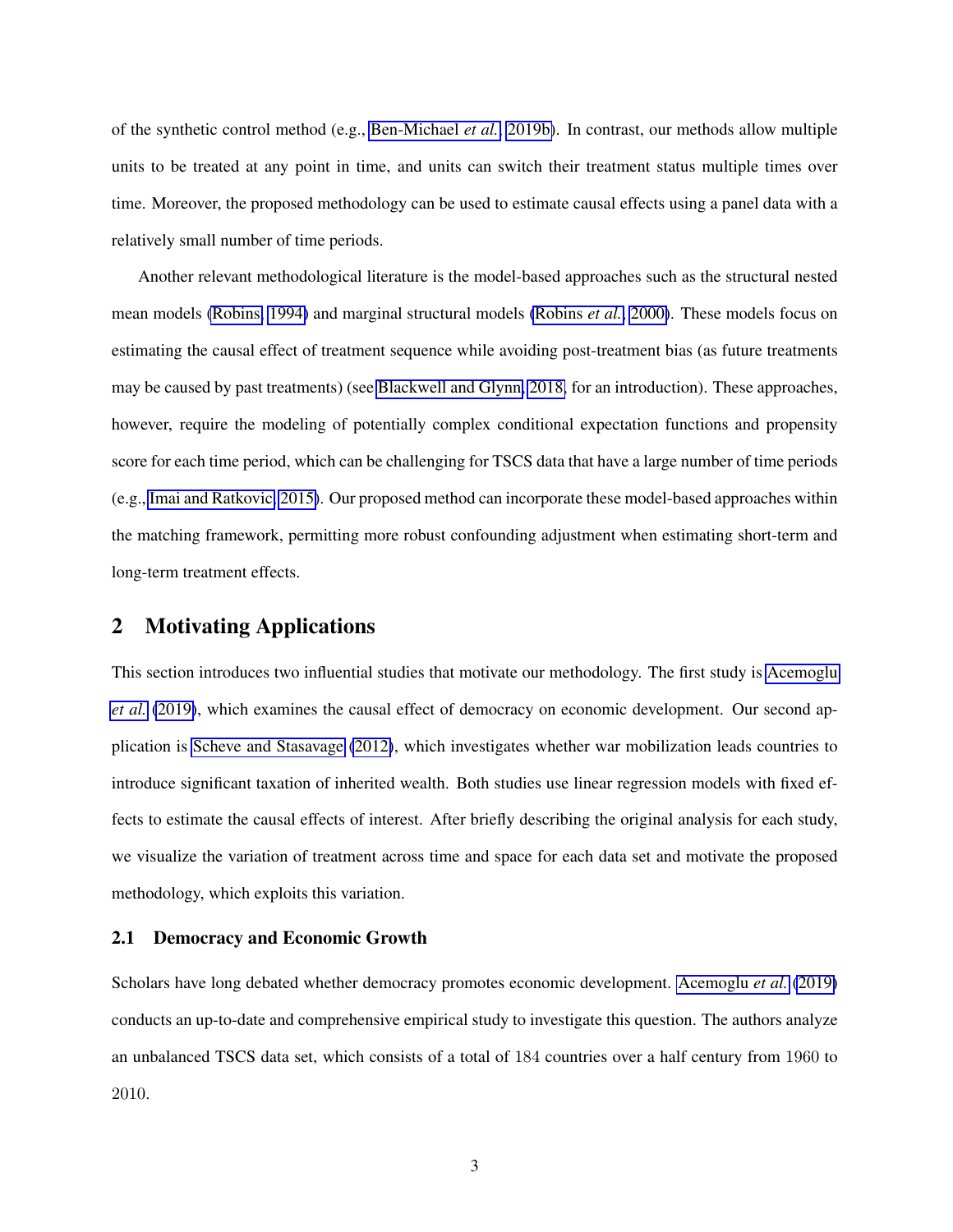The main results presented in the original study are based on the following dynamic linear regression model with country and year fixed effects,

<span id="page-4-1"></span>
$$
Y_{it} = \alpha_i + \gamma_t + \beta X_{it} + \sum_{\ell=1}^4 \left\{ \rho_\ell Y_{i,t-\ell} + \zeta_{\ell}^\top \mathbf{Z}_{i,t-\ell} \right\} + \epsilon_{it}
$$
 (1)

for  $i = 1, ..., N$  and  $t = 5, ..., T$  (the notation assumes a balanced panel for simplicity) where  $Y_{it}$  is logged real GDP per capita, and  $X_{it}$  represents the democracy indicator variable that equals 1 if country  $i$ in year t receives both a "Free" or "Partially Free" in Freedom House and a positive score in the Polity IV index, and 0 otherwise. The model also includes four lagged outcome variables,  $Y_{i,t-\ell}$  for  $\ell = 1, \ldots, 4$ , as well as a set of time-varying covariates  $Z_{it}$  and their lagged values. For the basic model specification,  $Z_{it}$  includes the log population, the log population below 16 years old, the log population above 64 years old, net financial flow as a fraction of GDP, trade volume as a fraction of GDP, and a binary measure of social unrest.<sup>[3](#page-4-0)</sup> The choice of four lags is particularly important, specifying how far back in time one needs to consider when adjusting for confounding factors.

The authors assume the following standard sequential exogeneity,

<span id="page-4-2"></span>
$$
\mathbb{E}(\epsilon_{it} | Y_{i,t-1}, Y_{i,t-2}, \dots, Y_{i1}, X_{it}, X_{i,t-1}, \dots, X_{i1}, \mathbf{Z}_{it}, \mathbf{Z}_{i,t-1}, \dots, \mathbf{Z}_{i1}, \alpha_i, \gamma_t) = 0
$$
 (2)

which implies that the error term is independent of past outcomes, current and past treatments and covariates. It is well known that the ordinary least squares (OLS) estimate of  $\beta$  has an asymptotic bias of order 1/T [\(Nickell, 1981\)](#page-32-5). To address this problem, [Acemoglu](#page-30-4) *et al.* also fit the model in equation [\(1\)](#page-4-1) using the generalized method of moments (GMM) estimation [\(Arellano and Bond, 1991\)](#page-30-5) with the following moment conditions implied by equation [\(2\)](#page-4-2),

$$
\mathbb{E}\{(\epsilon_{it}-\epsilon_{i,t-1})Y_{is}\} = \mathbb{E}\{(\epsilon_{it}-\epsilon_{i,t-1})X_{i,s+1}\} = 0 \tag{3}
$$

for all  $s \leq t - 2$ . The error terms are assumed to be serially uncorrelated, and the authors use the heteroskedasticity-robust standard errors.

Table [1](#page-5-0) presents the estimates of the coefficients of this model given in equation [\(1\)](#page-4-1). Following the original paper, the estimated coefficients and standard errors are multiplied by 100 for the ease of interpretation. The results in the first two columns are based on the model without the time-varying covariates Z

<span id="page-4-0"></span> $3$ In the original study, the authors include one covariate at a time rather than including them all together.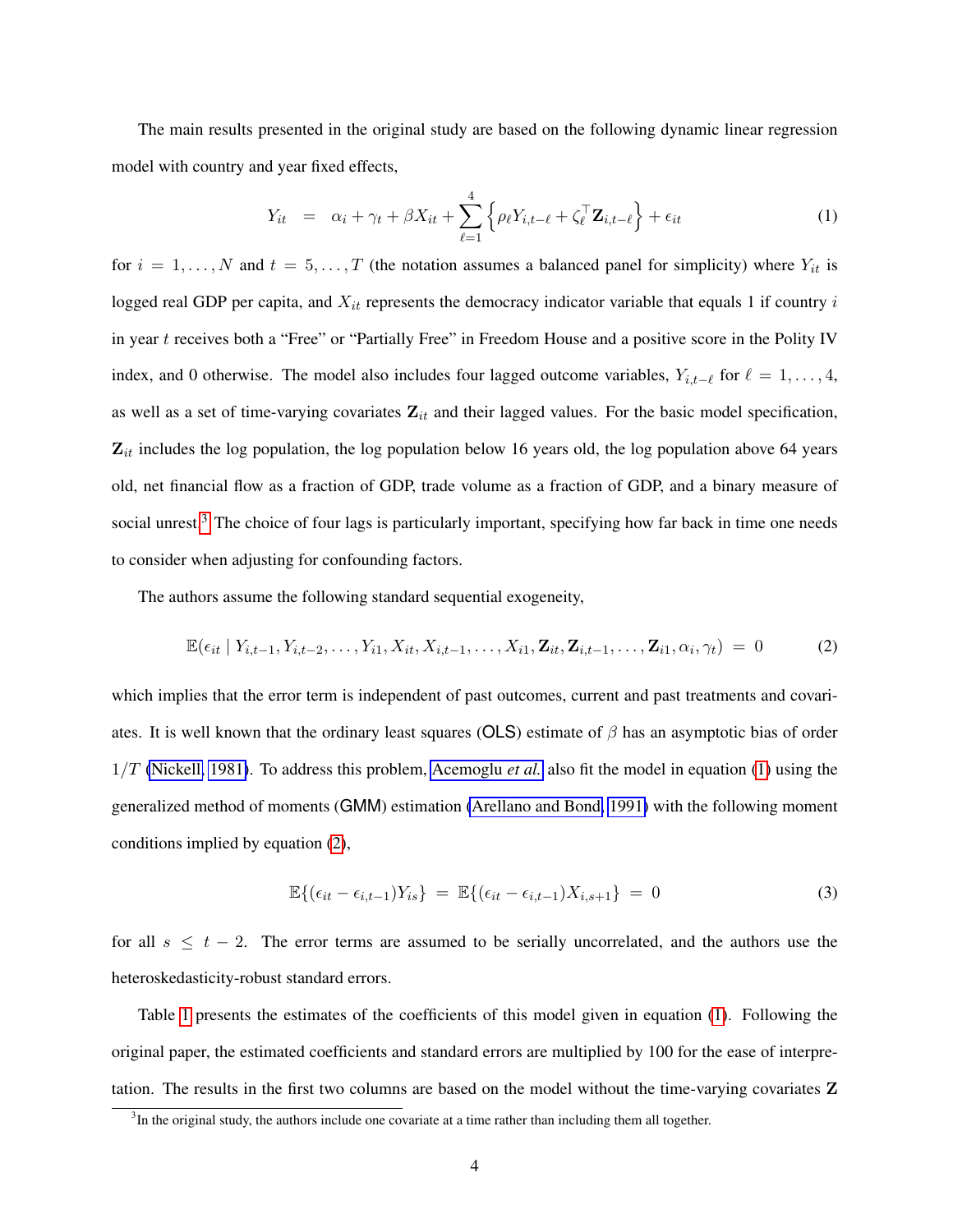<span id="page-5-0"></span>

|                | Democracy and Growth    |            |            |                | War and Taxation             |            |            |                |
|----------------|-------------------------|------------|------------|----------------|------------------------------|------------|------------|----------------|
|                | (Acemoglu et al., 2019) |            |            |                | (Scheve and Stasavage, 2012) |            |            |                |
|                | (1)                     | (2)        | (3)        | (4)            | (5)                          | (6)        | (7)        | (8)            |
| ATE $(\beta)$  | 0.787                   | 0.875      | 0.666      | 0.917          | 6.775                        | 1.737      | 5.532      | 1.539          |
|                | (0.230)                 | (0.374)    | (0.306)    | (0.461)        | (2.392)                      | (0.729)    | (2.091)    | (0.753)        |
| $\hat{\rho}_1$ | 1.238                   | 1.204      | 1.098      | 1.046          |                              | 0.909      |            | 0.904          |
|                | (0.038)                 | (0.041)    | (0.042)    | (0.043)        |                              | (0.014)    |            | (0.014)        |
| $\hat{\rho}_2$ | $-0.207$                | $-0.193$   | $-0.133$   | $-0.121$       |                              |            |            |                |
|                | (0.046)                 | (0.045)    | (0.040)    | (0.038)        |                              |            |            |                |
| $\hat{\rho}_3$ | $-0.026$                | $-0.028$   | 0.005      | 0.014          |                              |            |            |                |
|                | (0.029)                 | (0.028)    | (0.030)    | (0.029)        |                              |            |            |                |
| $\hat{\rho}_4$ | $-0.043$                | $-0.036$   | $-0.031$   | $-0.018$       |                              |            |            |                |
|                | (0.018)                 | (0.020)    | (0.024)    | (0.023)        |                              |            |            |                |
| country FE     | Yes                     | Yes        | Yes        | Yes            | Yes                          | No.        | Yes        | N <sub>0</sub> |
| time FE        | Yes                     | <b>Yes</b> | Yes        | Yes            | Yes                          | Yes        | Yes        | <b>Yes</b>     |
| time trends    | N <sub>0</sub>          | No.        | No.        | N <sub>0</sub> | Yes                          | Yes        | Yes        | Yes            |
| covariates     | N <sub>o</sub>          | No.        | Yes        | Yes            | N <sub>o</sub>               | No.        | Yes        | Yes            |
| estimation     | <b>OLS</b>              | <b>GMM</b> | <b>OLS</b> | <b>GMM</b>     | <b>OLS</b>                   | <b>OLS</b> | <b>OLS</b> | <b>OLS</b>     |
| $\overline{N}$ | 6,336                   | 6,161      | 4,416      | 4,245          | 2,780                        | 2,779      | 2,537      | 2,536          |

Table 1: Regression Results from the Two Motivating Empirical Applications. The estimated coefficients for the treatment variable and lagged outcome variables are presented with standard errors in parentheses. For the [Acemoglu](#page-30-4) *et al.* study, we show four models based on equation [\(1\)](#page-4-1) using OLS or GMM estimation and with or without covariates. The estimated coefficients and standard errors are multiplied by 100 for the ease of interpretation. For the [Scheve and Stasavage](#page-33-6) study, we show two statistic models based on equation [\(4\)](#page-6-0) and the dynamic models defined in equation [\(6\)](#page-7-0), with or without covariates. The standard errors are in parentheses. For the [Acemoglu](#page-30-4) *et al.* study, we use the heteroskedasticity-robust standard errors. For the [Scheve and Stasavage](#page-33-6) study, we cluster standard errors by countries for the static models while the panel corrected standard errors are used for the dynamic models.

whereas the next two columns are those from the model with the covariates. For each model, we use both OLS (columns (1) and (3)) and GMM (columns (2) and (4)) estimation as explained above. As shown in the original study, the effect of democracy on logged GDP per capita is positive and statistically significant across all four models. Based on this finding, the authors conclude that in the year of democratization the GDP per capita increases more than 0.5 percent, a substantial effect given that democratization may have a long term effect on economic growth.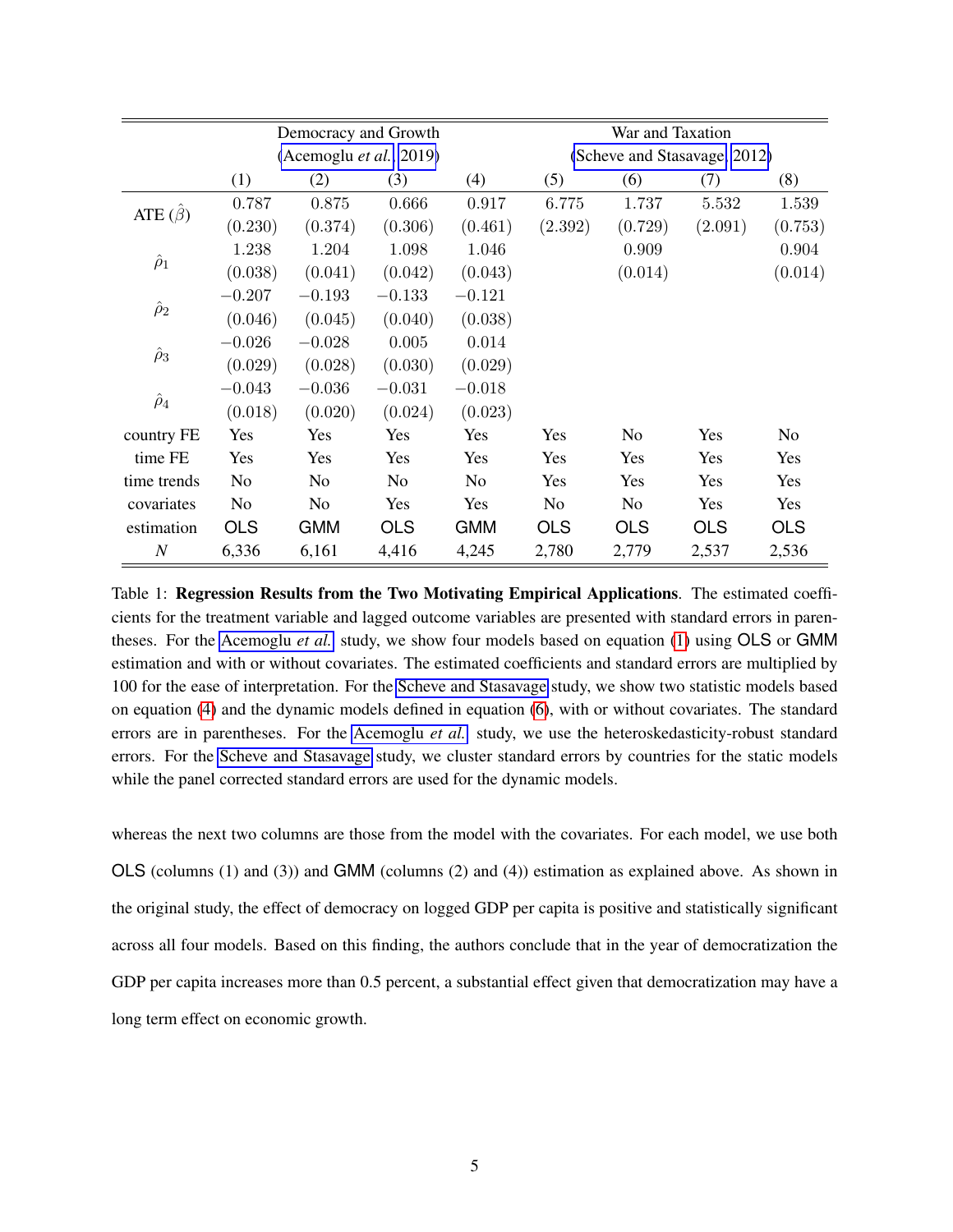#### 2.2 War and Taxation

As a central element of redistributive policies, inheritance taxation plays an essential role in wealth accumulation and income inequality. [Scheve and Stasavage](#page-33-6) [\(2012\)](#page-33-6) is among the first to empirically investigate this normatively controversial subject by examining the political conditions that underpin progressive inheritance taxation. The study documents that participation in inter-state war propels countries to increase inheritance taxation.

[Scheve and Stasavage](#page-33-6) analyze an unbalanced TSCS data set of 19 countries repeated over 185 years, from 1816 to 2000. The treatment variable of interest  $X_{it}$  is binary, indicating whether country *i* experiences an inter-state war in year  $t$ , whereas the outcome variable  $Y_{it}$  represents top rate of inheritance taxation for country  $i$  in year  $t$ . The study measures the outcome variable for each country in a given year using the top marginal rate for a direct descendant who inherits an estate. Although the authors of the original study aggregate the data into five-year or decade intervals, we analyze the annual data to avoid any aggregation bias.

The authors fit the following static linear regression model with country and time fixed effects as well as country-specific linear time trends,

<span id="page-6-0"></span>
$$
Y_{it} = \alpha_i + \gamma_t + \beta X_{i,t-1} + \delta^\top \mathbf{Z}_{i,t-1} + \lambda_i t + \epsilon_{it}
$$
\n<sup>(4)</sup>

where  $\mathbf{Z}_{it}$  represents a set of the time-varying covariates, including an indicator variable for a leftist executive, a binary variable for the universal male suffrage, and logged real GDP per capita. The authors use the lagged values of the treatment variable and time-varying covariates in order to avoid the issue of simultaneity. However, unlike the [Acemoglu](#page-30-4) *et al.* study, they exclude lagged outcome variables and only include one period lag of time-varying confounders. The OLS estimation is used for fitting the model, requiring the following strict exogeneity assumption,

$$
\mathbb{E}(\epsilon_{it} \mid \mathbf{X}_i, \mathbf{Z}_i, \alpha_i, \gamma_t, \lambda_i) = 0 \tag{5}
$$

where  $X_i = (X_{i1}, X_{i2}, \dots, X_{iT})$  and  $Z_i = (Z_{i1}^\top, Z_{i2}^\top, \dots, Z_{iT}^\top)^\top$ . The authors use the cluster-robust standard error to account for the auto-correlation within each country.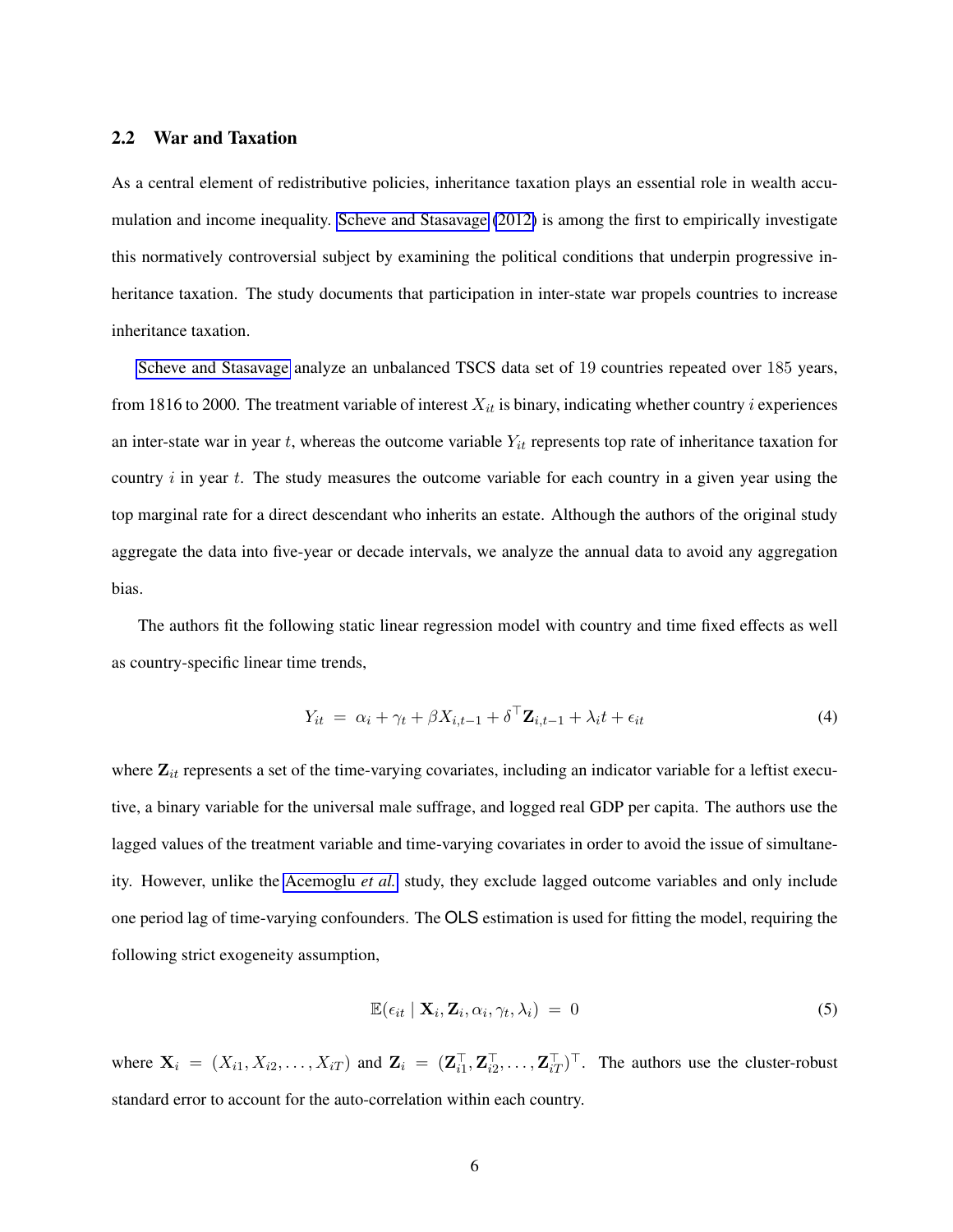Recognizing the limitation of such static models and yet wishing to avoid the bias of dynamic models mentioned above, [Scheve and Stasavage](#page-33-6) also fit the following model with the lagged outcome variable and country specific time trends but without country fixed effects,

<span id="page-7-0"></span>
$$
Y_{it} = \gamma_t + \beta X_{i,t-1} + \rho Y_{i,t-1} + \delta^\top \mathbf{Z}_{i,t-1} + \lambda_i t + \epsilon_{it}
$$
\n
$$
\tag{6}
$$

where the strict exogeneity assumption is now given by,

$$
\mathbb{E}(\epsilon_{it} \mid \mathbf{X}_i, \mathbf{Z}_i, Y_{i,t-1}, \gamma_t, \lambda_i t) = 0 \tag{7}
$$

The OLS estimation is employed for model fitting while panel-corrected standard errors are used to account for correlation across countries within a time period [\(Beck and Katz, 1995\)](#page-30-6).

The last four columns of Table [1](#page-5-0) present the results. Column (5) and (7) report the results obtained using the static model given in equation [\(4\)](#page-6-0) without and with the time-varying covariates, respectively. Similarly, columns (6) and (8) are based on the dynamic model specified in equation [\(6\)](#page-7-0) without and with the time varying covariates, respectively. These results show that war has a positive estimated effect of several percentage points on inheritance taxation although the magnitude for contemporaneous effect in dynamic models is much smaller.

#### 2.3 The Treatment Variation Plot

A variety of linear regression models with fixed effects used in these studies represent the most common methodological approaches to causal inference with TSCS data. However, a major drawback of these models is that it is difficult to understand how they use observed data to estimate relevant counterfactual quantities [\(Imai and Kim, 2019,](#page-32-0) [2021\)](#page-32-1).

We introduce the *treatment variation plot*, which visualizes the variation of treatment across space and time, in order to help researchers build an intuition about how comparison of treated and control observation can be made. In the left panel of Figure [1,](#page-8-0) we present the distribution of the treatment variable for the [Acemoglu](#page-30-4) *et al.* study where a red (blue) rectangle represents a treated (control) country-year observation. White areas indicate the years when countries did not exist. We observe that many countries stayed either democratic or autocratic throughout years with no regime change. Among those that experienced a regime change, most have transitioned from autocracy to democracy, but some of them have gone back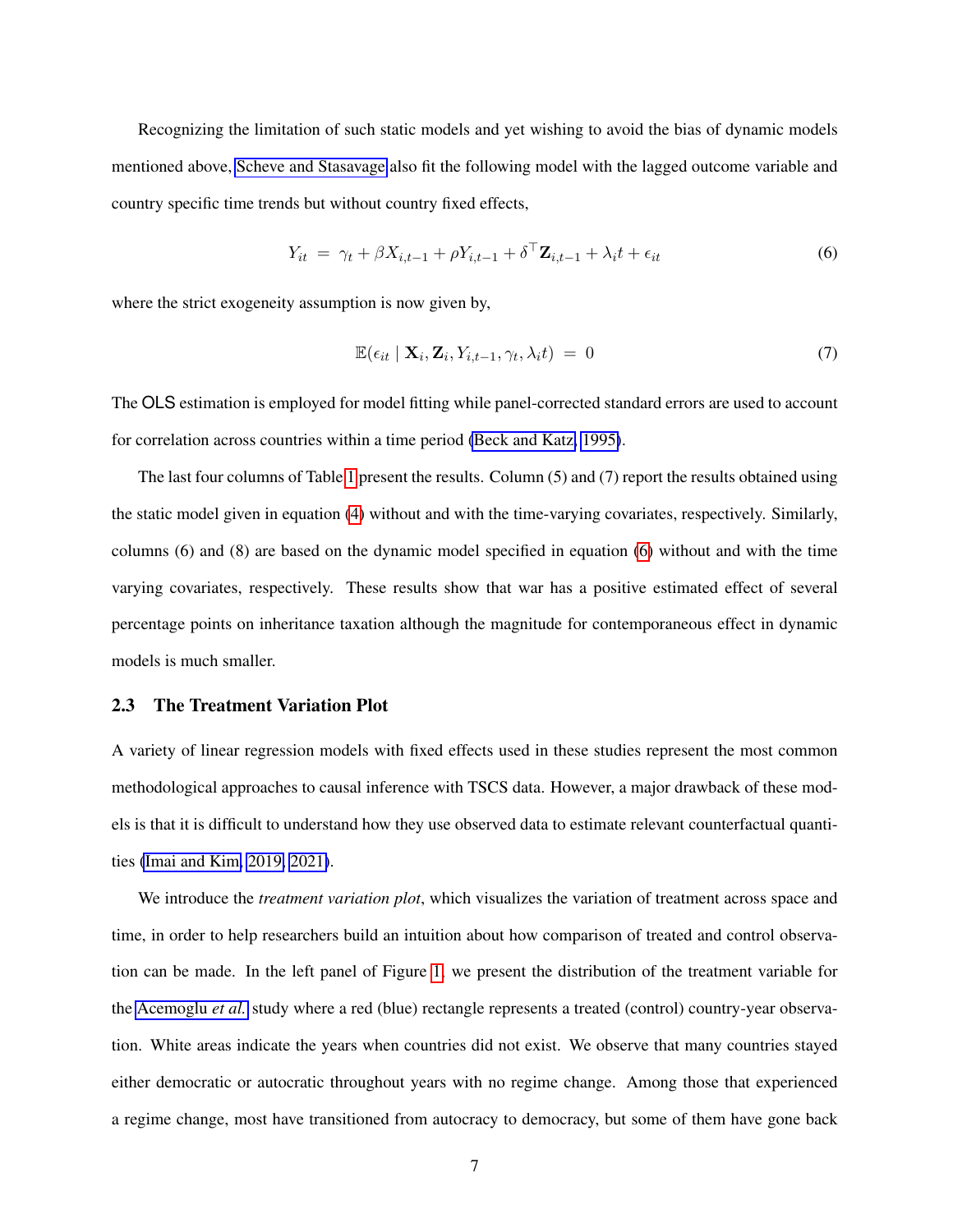<span id="page-8-0"></span>

Figure 1: The Treatment Variation Plots for Visualizing the Distribution of Treatment across Space and Time. The left panel displays the spatial-temporal distribution of treatment for the study of democracy's effect on economic development [\(Acemoglu](#page-30-4) *et al.*, [2019\)](#page-30-4), in which a red (blue) rectangle represents a treatment (control) country-year observation. A white area represents the years when a country did not exist. The right panel displays the treatment variation plot for the study of war's effect on inheritance taxation [\(Scheve and Stasavage, 2012\)](#page-33-6).

and forth multiple times. When ascertaining the causal effects of democratization, therefore, we may consider the effect of a transition from democracy to autocracy as well as that of a transition from autocracy to democracy.

The treatment variation plot suggests that researchers can make a variety of comparisons between the treated and control observations. For example, we can compare the treated and control observations within the same country over time, following the idea of regression models with unit fixed effects [\(Imai and Kim,](#page-32-0) [2019\)](#page-32-0). With such an identification strategy, it is important not to compare the observations far from each other to keep the comparison credible. We also need to be careful about potential carryover effects where democratization may have a long term effect, introducing post-treatment bias. Alternatively, researchers can conduct comparison within the same year, which would correspond to year fixed effects models. In this case, we wish to compare similar countries with one another for the same year and yet we may be concerned about unobserved differences among those countries.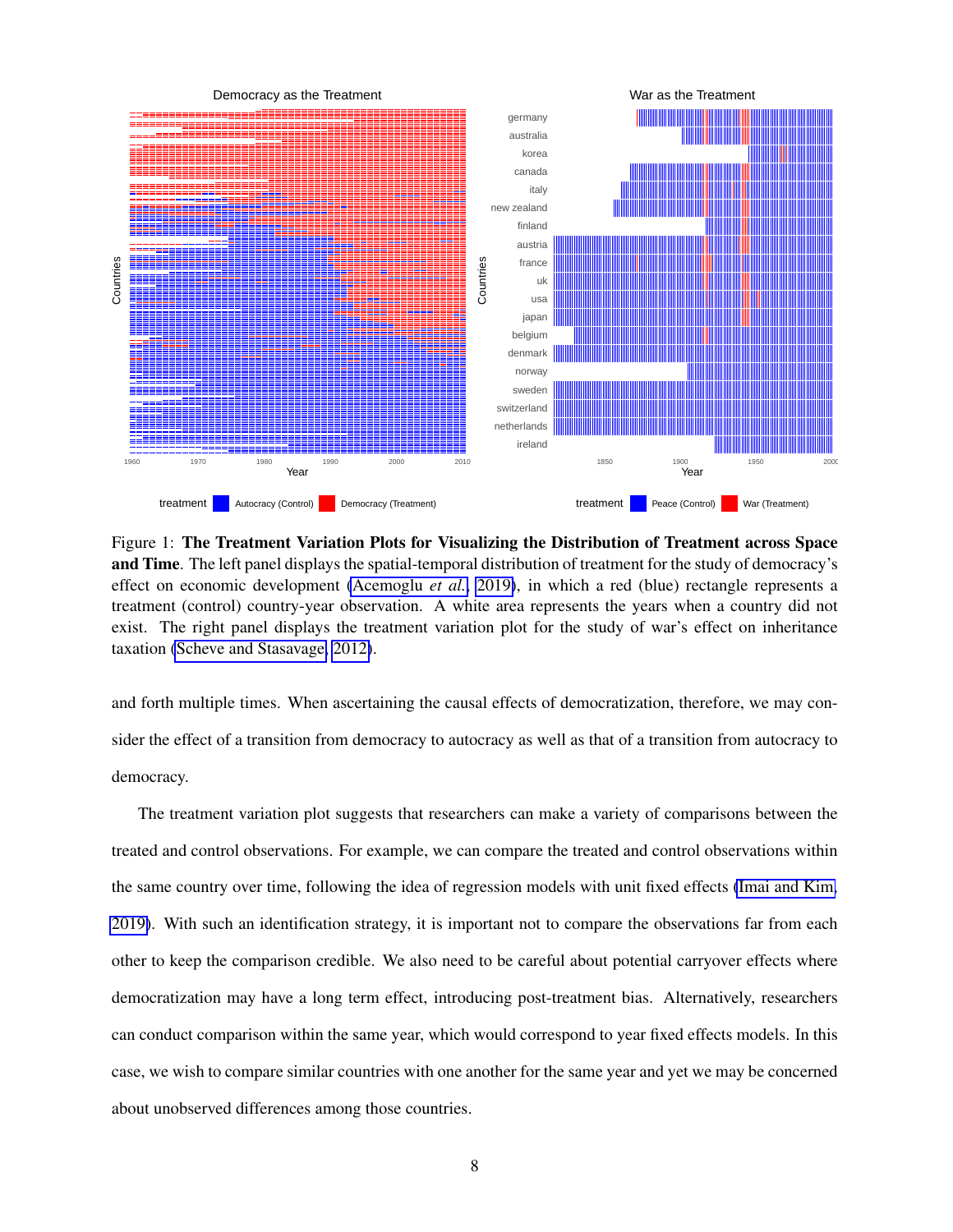The right panel of Figure [1](#page-8-0) shows the treatment variation plot for the [Scheve and Stasavage](#page-33-6) study, in which a treated (control) observation represents the time of interstate war (peace) indicated by a red (blue) rectangle. We observe that most of the treated observations are clustered around the time of two world wars. This implies that although the data set extends from 1816 to 2000, most observations in earlier and recent years would not serve as comparable control observations for the treated country-year observations.<sup>[4](#page-9-1)</sup> As a result, it may be difficult to generalize the estimates obtained from this data set beyond the two world wars.

In sum, the treatment variation plot is a useful graphical tool for visualizing the distribution of treatment across time and units. Researchers should pay special attention to whether the treatment sufficiently varies both over time and across units as in the [Acemoglu](#page-30-4) *et al.* study or the treatment variation is concentrated in a relatively small subset of the data as in the [Scheve and Stasavage](#page-33-6) study. Since the internal and external validity of causal effect estimation with TSCS data critically rely upon such variation, the treatment variation plot plays an essential role when considering the causal identification strategies.

# <span id="page-9-0"></span>3 The Proposed Methodology

In this section, we propose a general matching method for causal inference with TSCS data, which can be summarized as follows. For each treated observation, researchers first find a set of control observations that have the identical treatment history up to the pre-specified number of periods. We call this group of matched control observations a *matched set*. Once a matched set is selected for each treated observation, we further refine it by adjusting for observed confounding via standard matching and weighting techniques so that the treated and matched control observations have similar covariate values. Finally, we apply the difference-in-differences estimator in order to account for an underlying time trend. At the end of this section, we establish the connections to the linear fixed effects regression estimator and discuss covariate balance diagnostics and standard errors.

<span id="page-9-1"></span><sup>&</sup>lt;sup>4</sup>The treatment variation plot is also useful for detecting potential anomalies in data. For example, the right panel of Figure [1](#page-8-0) shows that Korea is coded to be in war only in 1953 during the course of the Korean War (1950–1953).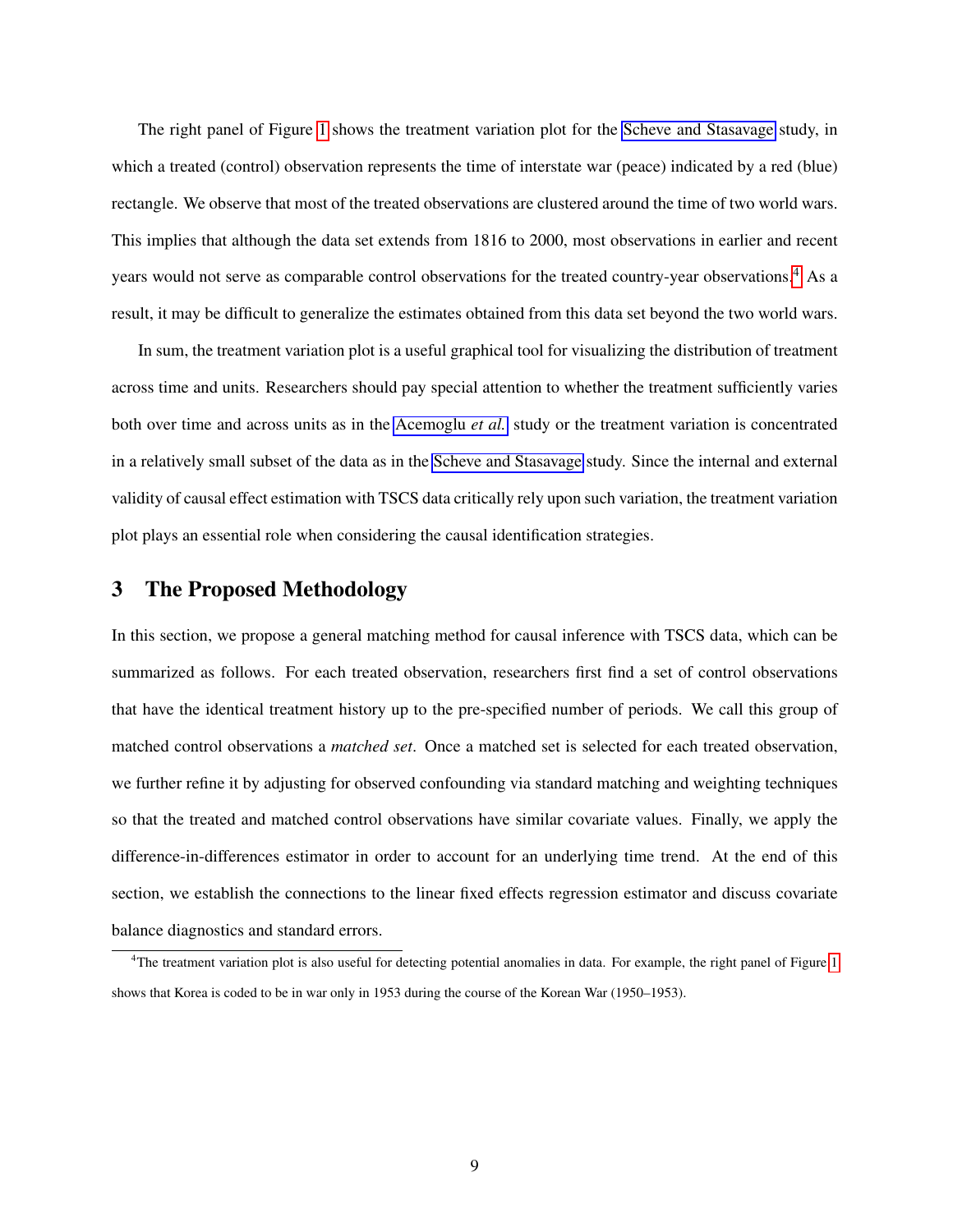#### 3.1 Matching Estimators

Consider a TSCS data set with N units (e.g., countries) and T time periods (e.g., years). For the sake of notational simplicity, we assume a balanced TSCS data set where the data are observed for all N units in each of T time periods. However, all the methods described below are applicable to an unbalanced TSCS data set. For each unit  $i = 1, 2, ..., N$  at time  $t = 1, 2, ..., T$ , we observe the outcome variable  $Y_{it}$ , the binary treatment indicator  $X_{it}$ , and a vector of K time-varying covariates  $\mathbf{Z}_{it}$ . We assume that within each time period the causal order is given by  $\mathbf{Z}_{it}$ ,  $X_{it}$ , and  $Y_{it}$ . That is, these covariates  $\mathbf{Z}_{it}$  are realized before the administration of the treatment in the same time period  $X_{it}$ , which in turn occurs before the outcome variable  $Y_{it}$  is realized.

#### 3.1.1 Causal Quantity of Interest

The first step of the proposed methodology is to define a causal quantity by choosing a non-negative integer F as the number of *leads*, which represents the outcome of interest measured at F time periods after the administration of treatment. For example,  $F = 0$  represents the contemporaneous effect while  $F = 2$ implies the treatment effect on the outcome two time periods after the treatment is administered. Specifying  $F > 0$  allows researchers to examine a cumulative (or long-term) effect.

In addition, our methodology requires researchers to select another non-negative integer  $L$  as the number of *lags* to adjust for. Unlike the choice of leads, which should be primarily driven by researchers' substantive interests, selecting the number of lags is part of the identification assumption. That is, researchers should evaluate the extent to which past treatment status could be a confounder affecting the current outcome as well as the current treatment [\(Imai and Kim, 2019\)](#page-32-0). As in the regression approach, the choice of  $L$  is important and faces a bias-variance tradeoff. While a greater value improves the credibility of the unconfoundedness assumption introduced below, it also reduces the efficiency of the resulting estimates by reducing the number of potential matches.

We assume the absence of spillover effect but allow for some carryover effects (up to  $L$  time periods). That is, the potential outcome for unit i at time  $t + F$  depends neither on the treatment status of other units, e.g.,  $X_{i't'}$  with  $i' \neq i$  and for any t', nor the previous treatment status of the same unit after L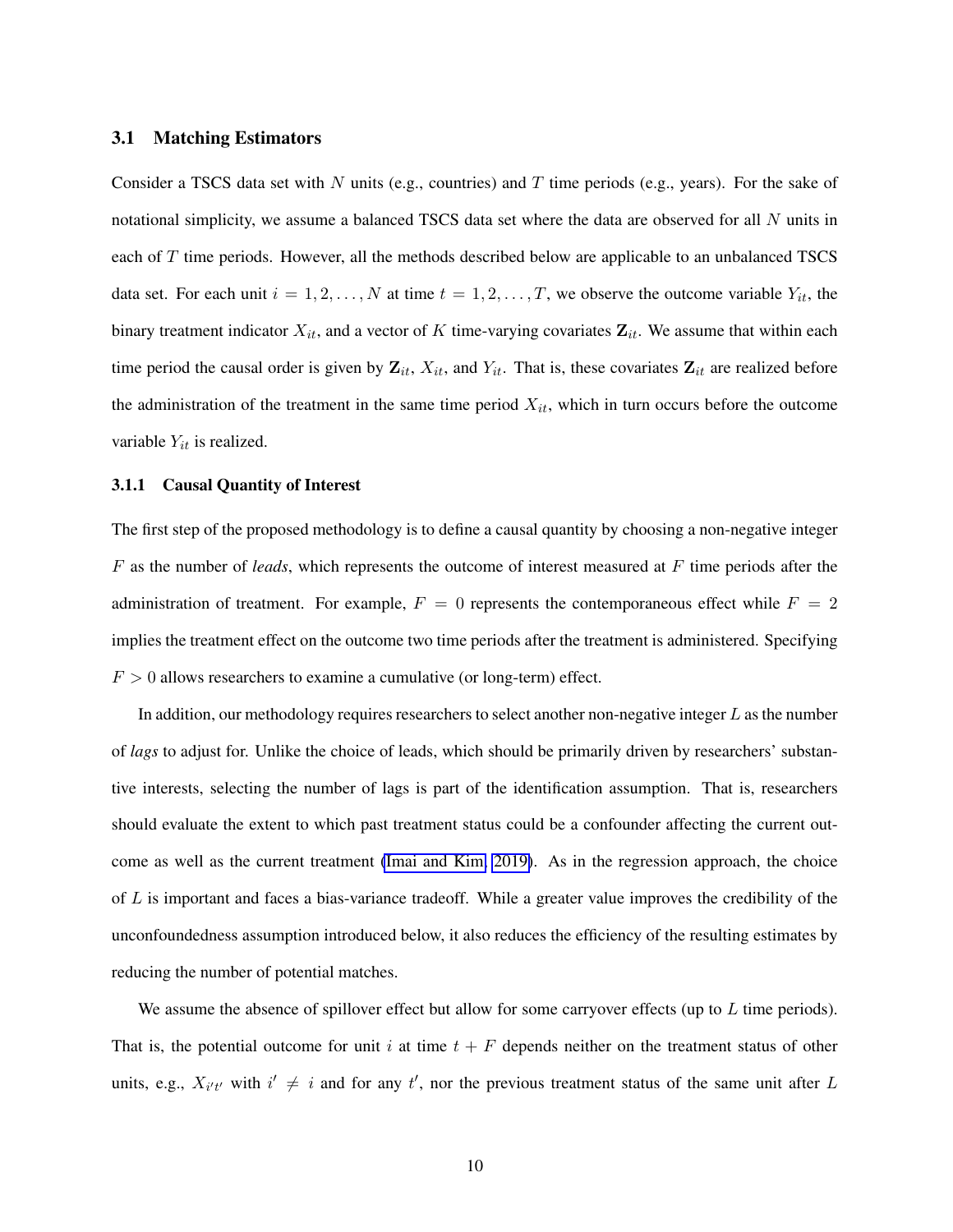time periods, i.e.,  $\{X_{i,t-\ell}\}_{\ell=L+1}^{t-1}$ . In many applications, the assumption of no spillover effect may be too restrictive. Although the methodological literature has begun to relax the assumption of no spillover effect in experimental settings (e.g., [Hudgens and Halloran, 2008;](#page-31-7) [Tchetgen Tchetgen and VanderWeele, 2010;](#page-33-7) [Aronow and Samii, 2017;](#page-30-7) Imai *[et al.](#page-32-6)*, [2021\)](#page-32-6). We will leave the challenge of enabling the presence of spillover effects in TSCS data settings to future research.

Once these two parameters,  $L$  and  $F$ , are selected, we can define a causal quantity of interest. We first consider the average treatment effect of policy change among the treated (ATT),

<span id="page-11-1"></span>
$$
\delta(F, L) = \mathbb{E}\left\{Y_{i,t+F}\left(X_{it} = 1, X_{i,t-1} = 0, \{X_{i,t-\ell}\}_{\ell=2}^{L}\right) - Y_{i,t+F}\left(X_{it} = 0, X_{i,t-1} = 0, \{X_{i,t-\ell}\}_{\ell=2}^{L}\right) | X_{it} = 1, X_{i,t-1} = 0\right\}
$$
\n(8)

where the treated observations are those who experience the policy change, i.e.,  $X_{i,t-1} = 0$  and  $X_{it} = 1$ . In our two applications, this quantity represents the average causal effect of democratization on economic growth and that of war initiation on inheritance taxation, respectively.

In this definition,  $Y_{i,t+F}$   $(X_{it} = 1, X_{i,t-1} = 0, \{X_{i,t-\ell}\}_{\ell=2}^L)$  is the potential outcome under a policy change, whereas  $Y_{i,t+F}$   $(X_{it} = 0, X_{i,t-1} = 0, \{X_{i,t-\ell}\}_{\ell=2}^L)$  represents the potential outcome without the policy change, i.e.,  $X_{i,t-1} = X_{it} = 0$ . In both cases, the rest of the treatment history, i.e.,  $\{X_{i,t-\ell}\}_{\ell=2}^L =$  $\{X_{i,t-2}, \ldots, X_{i,t-L}\}\)$ , is set to the realized history. For example,  $\delta(1,5)$  represents the average causal effect of policy change on the outcome one time period after the treatment while assuming that the potential outcome only depends on the treatment history up to five time periods back.<sup>[5](#page-11-0)</sup>

This causal quantity allows for a future treatment reversal in a sense that the treatment status could go back to the control condition before the outcome is measured, i.e.,  $X_{i,t+\ell} = 0$  for some  $\ell$  with  $1 \le \ell \le F$ . Later in this section, we discuss an alternative quantity of interest, which does not permit treatment status reversal, and define the ATT of stable policy change. This represents a counterfactual scenario, in which the treatment is in place at least for  $F$  time periods after policy change (see Section [3.1.5](#page-17-0) for a discussion

$$
\xi(F, L) = \mathbb{E}\left\{Y_{i,t+F}\left(X_{it} = 0, X_{i,t-1} = 1, \{X_{i,t-\ell}\}_{\ell=2}^L\right) - Y_{i,t+F}\left(X_{it} = 1, X_{i,t-1} = 1, \{X_{i,t-\ell}\}_{\ell=2}^L\right) \mid X_{it} = 0, X_{i,t-1} = 1\right\}
$$

.

<span id="page-11-0"></span><sup>5</sup> One may be interested in the average treatment effect of *policy reversal* among the reversed (ART). This quantity corresponds to the effects of authoritarian reversal estimated in Section [5](#page-21-1) and is defined as,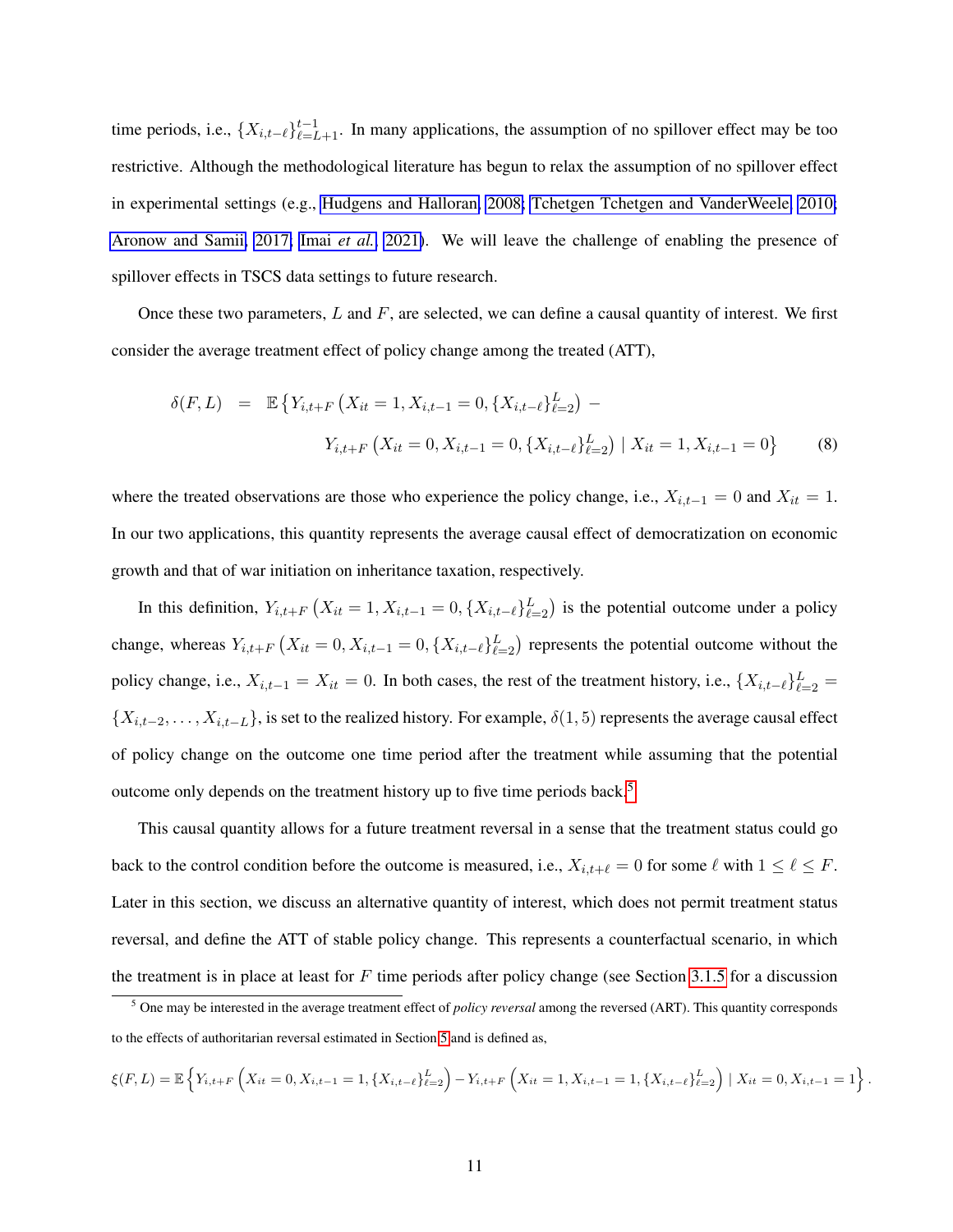of this alternative causal quantity).

How should researchers choose the values of L and  $F$ ? A large value of L improves the credibility of the aforementioned limited carryover effect assumption because it allows a greater number of past treatments (i.e., those up to time  $t - L$ ) to affect the outcome of interest (i.e.,  $Y_{i,t+F}$ ). However, this may reduce the number of matches and yield less precise estimates. We emphasize that choosing an appropriate number of lags is as important for our methods as for regression models. In practice, we recommend that researchers choose the number of lags based on their substantive knowledge and examine the sensitivity of empirical results to this choice. Similarly, the choice of  $F$  should be substantively motivated as it determines whether one is interested in short-term or long-term causal effects. We note that a large value of  $F$  may make the interpretation of causal effects difficult if many units switch the treatment status during the  $F$  lead time periods.

#### 3.1.2 Identification Assumption

Given the values of F and L and the causal quantity of interest, we need an additional identification assumption. One possibility is to assume that conditional on the treatment, outcome, and covariate history up to time  $t - L$ , the treatment assignment is unconfounded. This assumption is called sequential ignorability in the literature (e.g., [Robins](#page-33-5) *et al.*, [2000\)](#page-33-5),

<span id="page-12-0"></span>
$$
\{Y_{i,t+F}\left(X_{it}=1,X_{i,t-1}=0,\{X_{i,t-\ell}\}_{\ell=2}^L\right),Y_{i,t+F}\left(X_{it}=0,X_{i,t-1}=0,\{X_{i,t-\ell}\}_{\ell=2}^L\right)\}\
$$
  

$$
\perp \!\!\!\perp X_{it} \mid X_{i,t-1}=0,\{X_{i,t-\ell}\}_{\ell=2}^L,\{Y_{i,t-\ell}\}_{\ell=1}^L,\{\mathbf{Z}_{i,t-\ell}\}_{\ell=0}^L
$$
 (9)

where  $\mathbf{Z}_{it}$  is a vector of observed time-varying confounders for unit i at time period t. The assumption will be violated if there exist unobserved confounders. The violation also occurs if the treatment, outcome, and covariate histories before time  $t - L$  confound the causal relationship between  $X_{it}$  and  $Y_{i,t+F}$ .

In many practical applications with TSCS data, however, researchers are concerned about the potential existence of unobserved confounding variables. Therefore, instead of the unconfoundedness assumption given in equation [\(9\)](#page-12-0), we adopt the difference-in-differences (DiD) design (e.g., [Abadie, 2005\)](#page-29-1). Specifically, we make the following parallel trend assumption after conditioning on the treatment, outcome, and covariate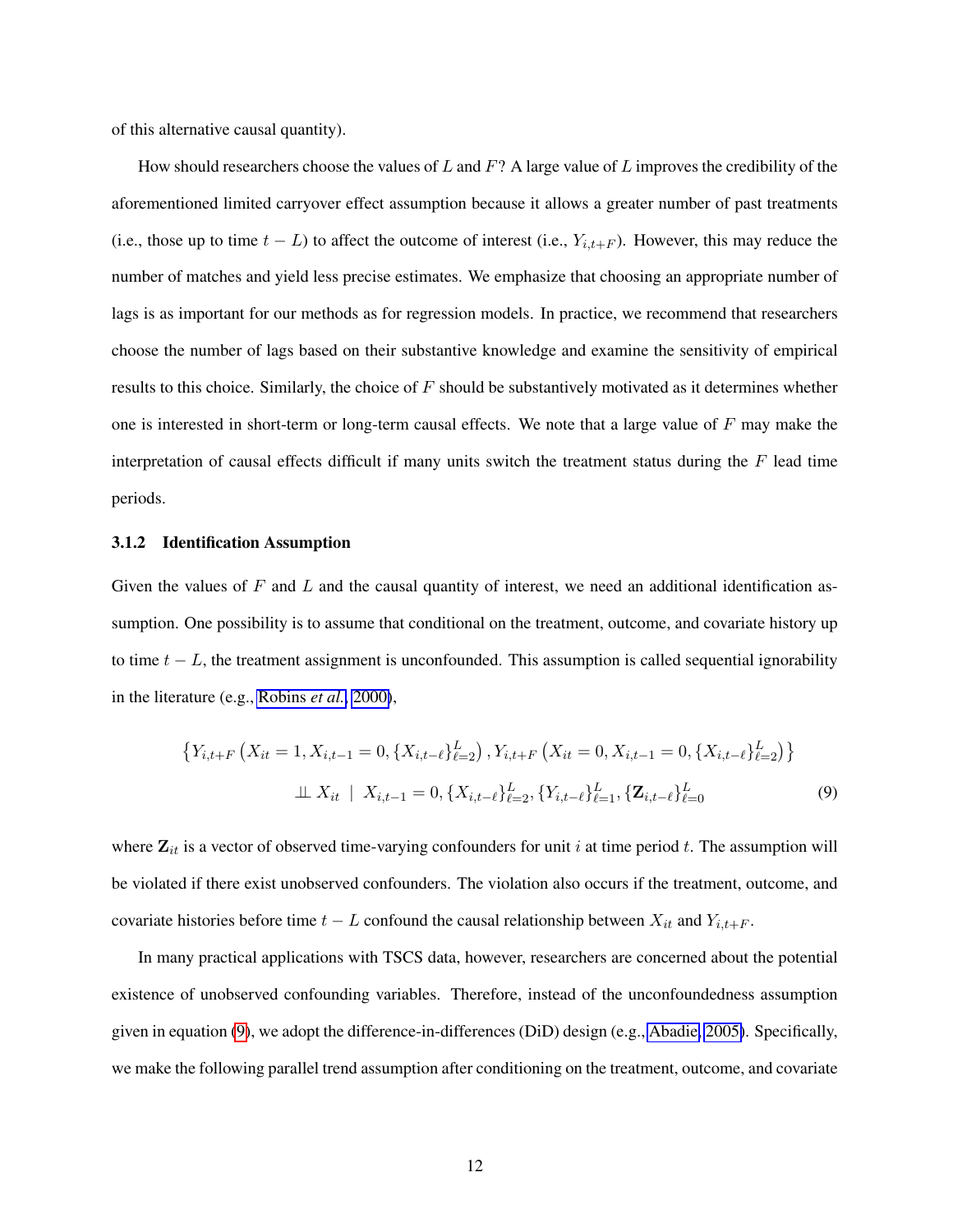histories,

<span id="page-13-0"></span>
$$
\mathbb{E}[Y_{i,t+F}(X_{it}=0,X_{i,t-1}=0,\{X_{i,t-\ell}\}_{\ell=2}^{L})-Y_{i,t-1} | X_{it}=1,X_{i,t-1}=0,\{X_{i,t-\ell},Y_{i,t-\ell}\}_{\ell=2}^{L},\{\mathbf{Z}_{i,t-\ell}\}_{\ell=0}^{L}]
$$
\n
$$
= \mathbb{E}[Y_{i,t+F}(X_{it}=0,X_{i,t-1}=0,\{X_{i,t-\ell}\}_{\ell=2}^{L})-Y_{i,t-1} | X_{it}=0,X_{i,t-1}=0,\{X_{i,t-\ell},Y_{i,t-\ell}\}_{\ell=2}^{L},\{\mathbf{Z}_{i,t-\ell}\}_{\ell=0}^{L}]
$$
\n(10)

where the conditioning set includes the treatment history, the lagged outcomes (except the immediate lag  $Y_{i,t-1}$ ), and the covariate history. It is well known that this parallel trend assumption cannot account for unobserved time-varying confounders. As such, it is important to examine whether the outcome time trends are indeed parallel on average between the treated and matched control units, using the data from the pretreatment periods.

#### 3.1.3 Constructing the Matched Sets

The next step of the proposed methodology is to construct, for each treated observation  $(i, t)$ , the *matched set* of control units that share the identical treatment history from time  $t - L$  to  $t - 1$ . We choose to match exactly on the treatment history because this allows us to partially control for carryover effects. We also believe that in many cases past treatments are among the most important confounders as they are likely to affect both the current treatment and outcome. It is also important to note that the matched sets only include observations from the same time period, implying exact matching on time period. We do this in order to adjust for time-specific unobserved confounders. Partially relaxing these matching restrictions is straightforward. For example, we can match each treated observation with control observations that have a similar treatment history, where the degree of similarity is defined by researchers. The consequences of such relaxation needs to be carefully investigated in future research.

Figure [2](#page-14-0) illustrates how the matched sets, with the identical treatment history with the treated observations, are constructed when  $L = 3$ . For example, in the left panel (the ATT), the control observations  $(i, t) = (2, 4)$  and  $(4, 4)$  (red triangles) are matched to the treated observation  $(1, 4)$  (red circle) as they share the identical treatment history at  $t = 1, 2, 3$  (red rectangles). The right panel, on the other hand, shows the matched set for the ART (see footnote [5\)](#page-11-0) where the treated observation (red triangle) is matched to the control observation (red circle). Another control observation highlighted by a blue circle has an empty matched set because no treated observation shares the same treatment history. We exclude these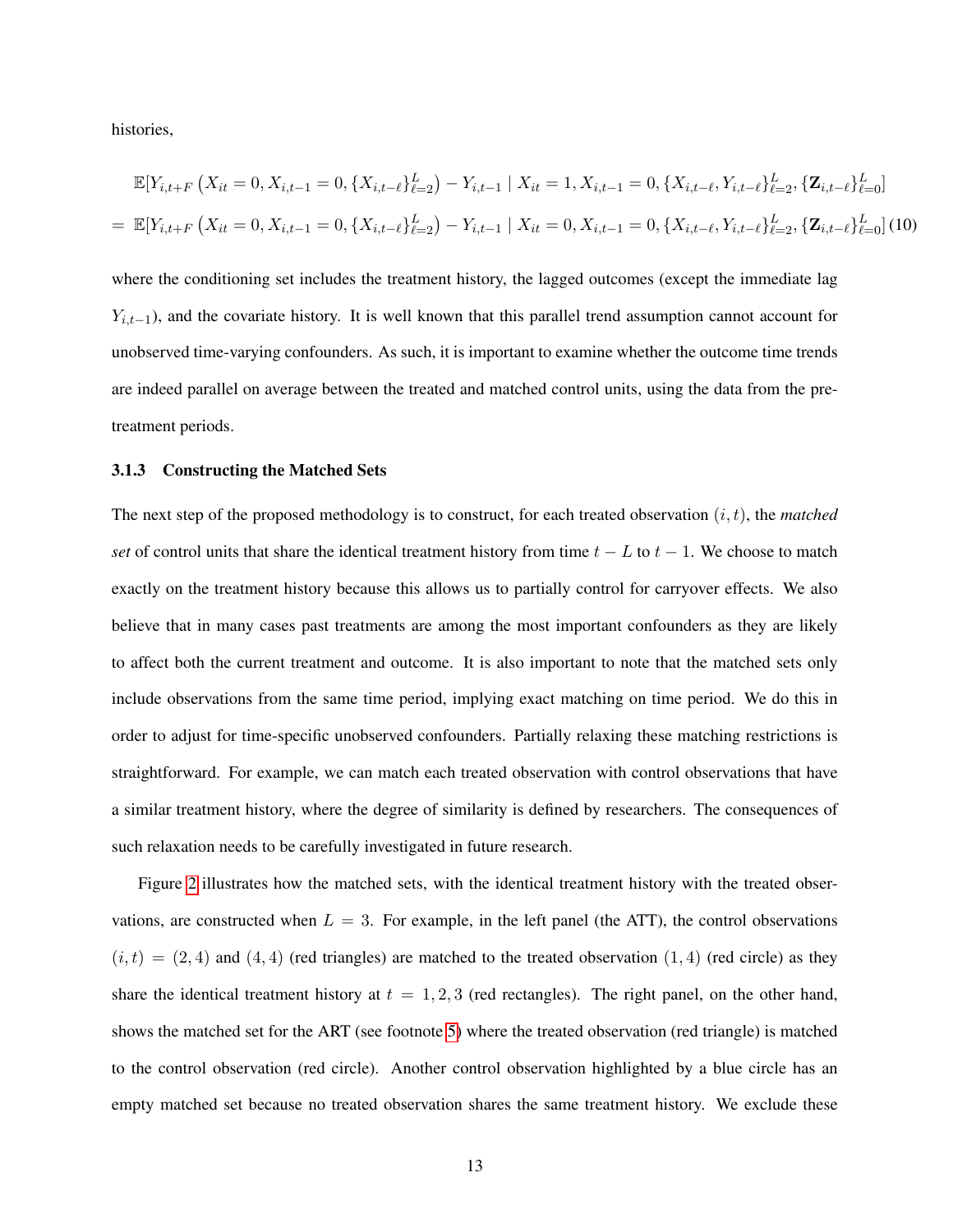<span id="page-14-0"></span>

Figure 2: An Example of Matched Sets with Five Units and Six Time Periods. Panels (a) and (b) illustrate how matched sets are chosen for the ATT (as defined in equation [\(11\)](#page-14-1)) and the ART (see footnote [5\)](#page-11-0), respectively, when  $L = 3$ . For each treated observation (colored circles), we select a set of control observations from other units in the same time period (triangles with the same color) that have an identical treatment history (rectangles with the same color).

observations from the subsequent analysis to preserve the internal validity. It is important for researchers to examine the characteristics of these removed observations as this modifies the target population.

Formally, the matched set is defined as,

<span id="page-14-1"></span>
$$
\mathcal{M}_{it} = \{i' : i' \neq i, X_{i't} = 0, X_{i't'} = X_{it'} \text{ for all } t' = t - 1, ..., t - L\}
$$
(11)

for the treated observations with  $X_{it} = 1$  and  $X_{i,t-1} = 0$ . For the ART, we define the matched set as  $\mathcal{M}_{it} = \{i' : i' \neq i, X_{i't} = 1, X_{i't'} = X_{it'} \text{ for all } t' = t-1, \dots, t-L\}.$  The observations in this set are matched to the control observations with  $X_{it} = 0$  and  $X_{i,t-1} = 1$ .

Finally, we note that unlike the existing methods for staggered adoption, units are allowed to switch their treatment status multiple times over time. This matched set also differs from the risk set of Li *[et al.](#page-32-7)* [\(2001\)](#page-32-7). The latter only includes units who have not received the treatment in the previous time periods. Instead, we allow for the possibility of a unit receiving the treatment multiple times, which is common in many TSCS data sets.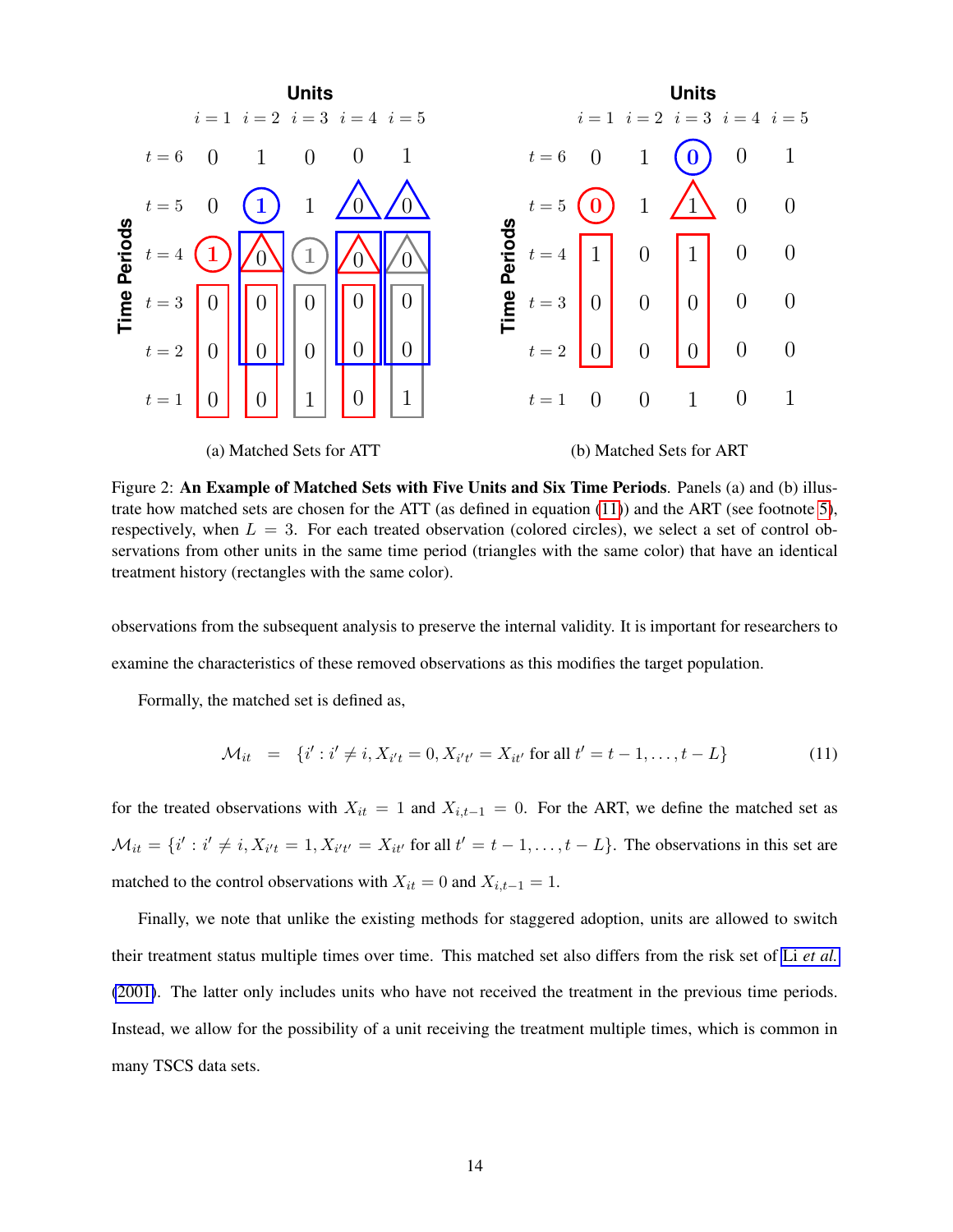#### 3.1.4 Refining the Matched Sets

The matched sets, defined above in equation [\(11\)](#page-14-1), only adjust for the treatment history. However, the parallel trend assumption, defined in equation [\(10\)](#page-13-0), demands that we also adjust for other confounders such as past outcomes and (possibly time-varying) covariates. Below, we discuss examples of matching and weighting methods that make additional adjustments by further refining the matched sets.

We first consider the application of matching methods. Suppose that we wish to match each treated observation with at most J control units from the matched set with replacement, i.e.,  $|\mathcal{M}_{it}| \leq J$ . For example, we can use the Mahalanobis distance measure although other distance measure can also be used (see e.g., [Rubin, 2006;](#page-33-0) [Stuart, 2010\)](#page-33-1). Specifically, we compute the average Mahalanobis distance between the treated observation and each control observation over time,

<span id="page-15-3"></span>
$$
S_{it}(i') = \frac{1}{L} \sum_{\ell=1}^{L} \sqrt{(\mathbf{V}_{i,t-\ell} - \mathbf{V}_{i',t-\ell})^{\top} \Sigma_{i,t-\ell}^{-1} (\mathbf{V}_{i,t-\ell} - \mathbf{V}_{i',t-\ell})}
$$
(12)

for a matched control unit  $i' \in \mathcal{M}_{it}$  where  $V_{it'}$  represents the time-varying covariates one wishes to adjust for and  $\Sigma_{it'}$  is the sample covariance matrix of  $V_{it'}$ . That is, given a matched control unit, we compute the standardized distance using the time-varying covariates and average it across time periods.<sup>[6](#page-15-0)</sup>

Alternatively, we can use the distance measure based on the estimated propensity score. The propensity score is defined as the conditional probability of treatment assignment given pre-treatment covariates [\(Rosenbaum and Rubin, 1983\)](#page-33-8). To estimate the propensity score, we first create a subset of the data, consisting of all treated observations and their matched control observations from the same year. We then fit a treatment assignment model to this data set. For example, we may use the logistic regression model,

<span id="page-15-2"></span>
$$
e_{it}(\{\mathbf{U}_{i,t-\ell}\}_{\ell=1}^L) = \Pr(X_{it} = 1 \mid \mathbf{U}_{i,t-1}, \ldots, \mathbf{U}_{i,t-L}) = \frac{1}{1 + \exp(-\sum_{\ell=1}^L \boldsymbol{\beta}_{\ell}^\top \mathbf{U}_{i,t-\ell})}.
$$
(13)

where  $\mathbf{U}_{it'} = (X_{it'}, \mathbf{V}_{it'}^\top)^\top$ .<sup>[7](#page-15-1)</sup> In practice, researchers may assume a more parsimonious model, in which some elements of  $\beta$  are set to zero. For example, setting  $\beta = 0$  for  $\ell < t - 1$  means that the model only

<span id="page-15-0"></span><sup>&</sup>lt;sup>6</sup>For example, we might use all the observed time-varying covariates by setting  $V_{it'} = Z_{i,t'+1}$ . It is also possible to adjust for the lagged outcome variable by setting  $V_{it'} = (Y_{it'}, \mathbf{Z}_{i,t'+1}^\top)^\top$  though typically researchers prefer to adjust for the differences in the lagged outcomes through assuming the parallel trend under the difference-in-differences design.

<span id="page-15-1"></span><sup>&</sup>lt;sup>7</sup>Note that since we only use the observations contained in the matched sets, this is equivalent to modeling the conditional probability of policy change (as opposed to no change).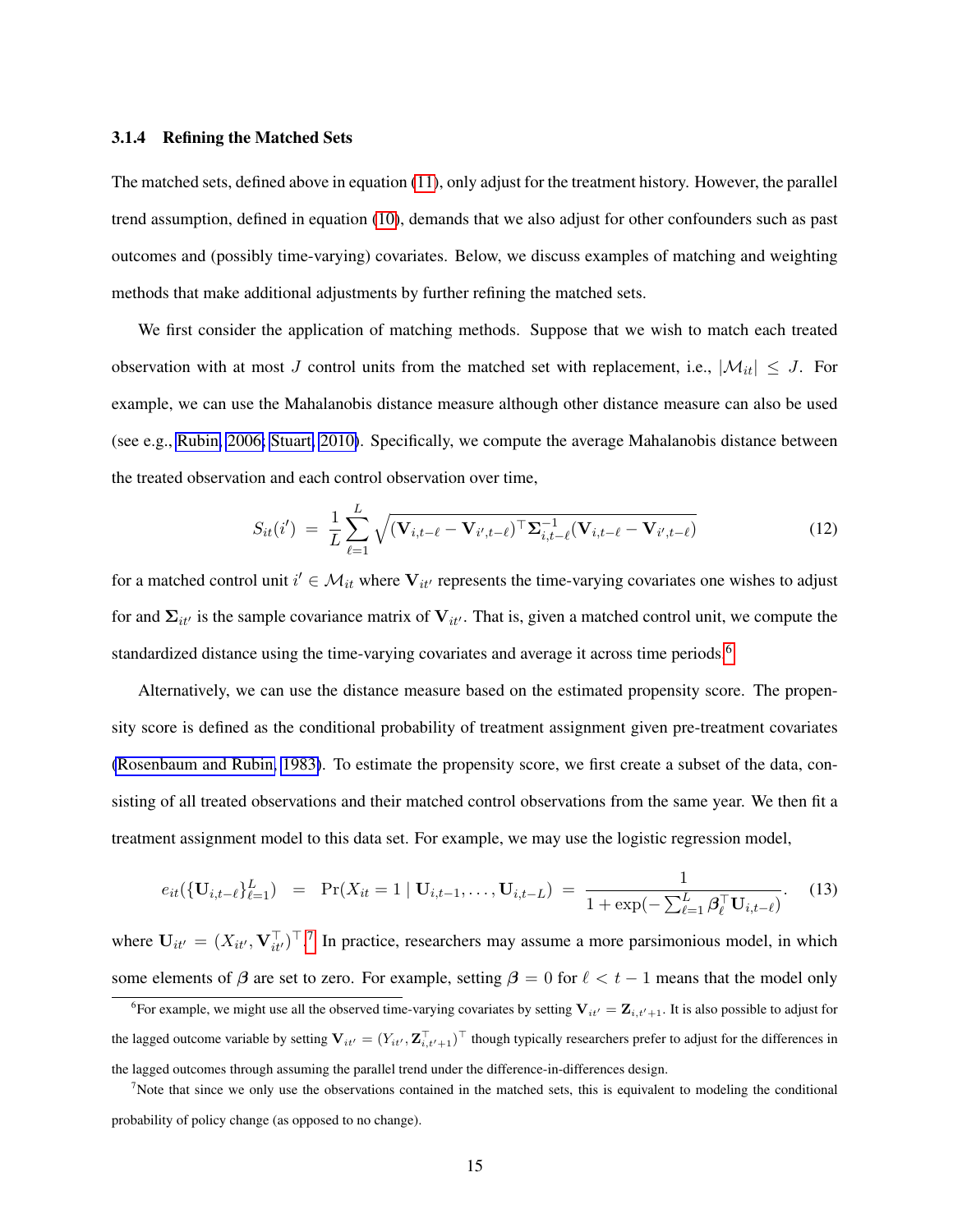includes the contemporaneous covariates  $\mathbf{Z}_{it}$  and the previous value of the treatment variable. In addition, alternative robust estimation procedures such as the covariate balancing propensity score (CBPS) of [Imai](#page-32-8) [and Ratkovic](#page-32-8) [\(2014\)](#page-32-8) can be used.

Given the fitted model, we compute the estimated propensity score for all treated observations and their matched control observations. Then, we adjust for the lagged covariates by matching on the estimated propensity score, yielding the following distance measure,

<span id="page-16-1"></span>
$$
S_{it}(i') = |\text{logit}\{\hat{e}_{it}(\{\mathbf{U}_{i,t-\ell}\}_{\ell=1}^L)\} - \text{logit}\{\hat{e}_{i't}(\{\mathbf{U}_{i',t-\ell}\}_{\ell=1}^L)\}|
$$
(14)

for each matched control observation  $i' \in \mathcal{M}_{it}$  where  $\hat{e}_{i't}(\{\mathbf{U}_{i,t-\ell}\}_{\ell=1}^L)$  is the estimated propensity score.

Once the distance measure  $S_{it}(i')$  is computed for all control units in the matched set, then we refine the matched set by selecting up to  $J$  most similar control units that satisfy a caliper constraint  $C$  specified by researchers and giving zero weight to the other matched control units. In this way, we choose a subset of control units within the original matched set that are most similar to the treated unit in terms of the observed confounders. Formally, the refined matched set for the treated observation  $(i, t)$  is given by,

$$
\mathcal{M}_{it}^* = \{i' : i' \in \mathcal{M}_{it}, S_{it}(i') < C, S_{it}(i') \leq S_{it}^{(J)}\}\tag{15}
$$

where  $S_{it}^{(J)}$  is the Jth order statistic of  $S_{it}(i')$  among the control units in the original matched set  $\mathcal{M}_{it}$ .

Instead of matching, we can also use weighting to refine the matched sets. The idea is to construct a weight for each control unit i' within a matched set of a given treated observation  $(i, t)$  where a greater weight is assigned to a more similar unit. For example, we can use the inverse propensity score weighting method [\(Hirano](#page-31-8) *et al.*, [2003\)](#page-31-8), based on the propensity score model given in equation [\(13\)](#page-15-2).<sup>[8](#page-16-0)</sup> In this case, the weight for a matched control unit  $i'$  is defined as,

<span id="page-16-2"></span>
$$
w_{it}^{i'} \propto \frac{\hat{e}_{i't}(\{\mathbf{U}_{i,t-\ell}\}_{\ell=1}^{L})}{1-\hat{e}_{i't}(\{\mathbf{U}_{i,t-\ell}\}_{\ell=1}^{L})}
$$
(16)

such that  $\sum_{i' \in \mathcal{M}_{it}} w_{it}^{i'} = 1$  and  $w_{it}^{i'} = 0$  for  $i' \notin \mathcal{M}_{it}$ . Note that the model should be fitted to the entire sample of treated and matched control observations.

<span id="page-16-0"></span> $8$ One can also use calibration weights instead of inverse propensity score weights.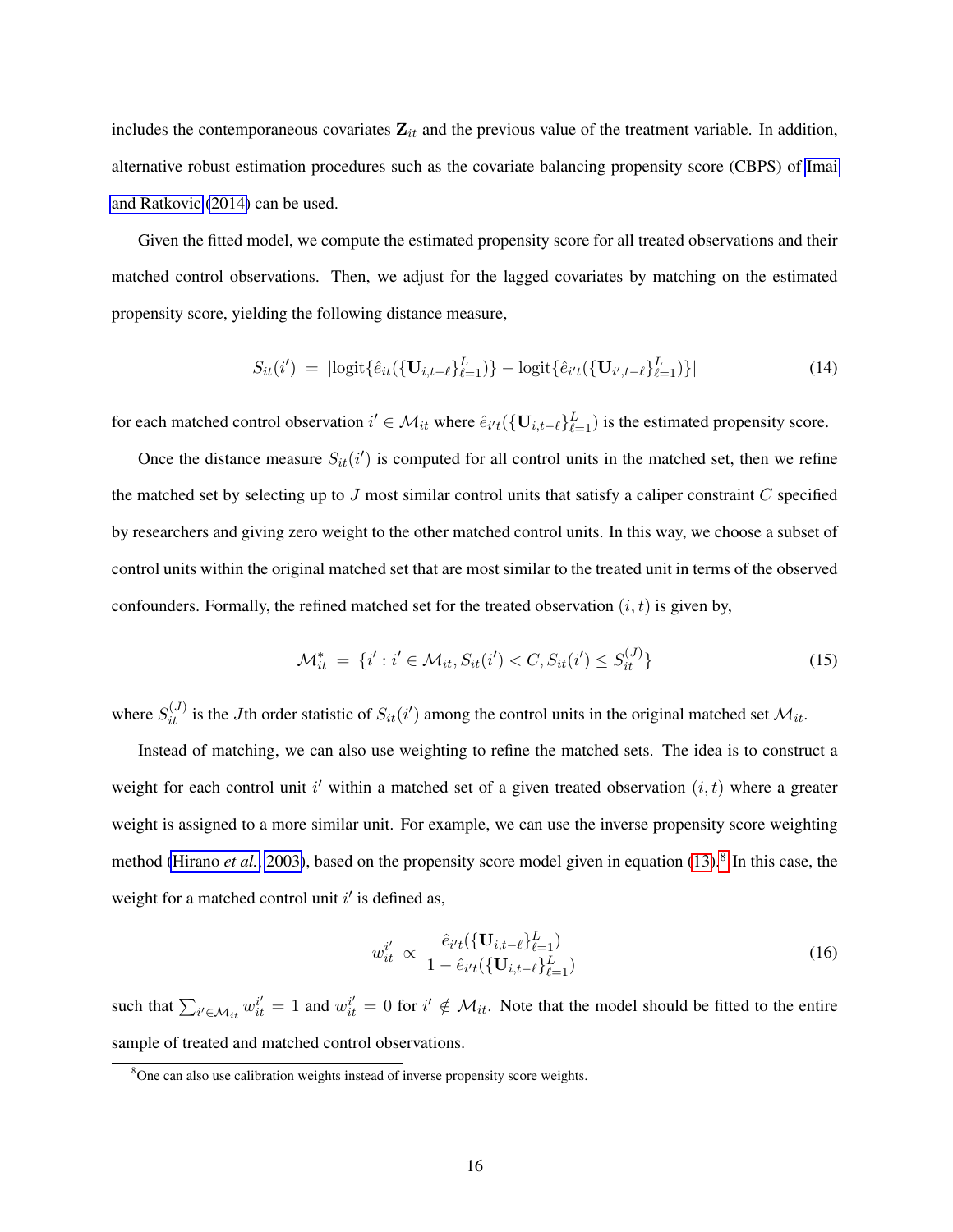The weighting refinement further generalizes the matching refinement since the latter assigns an equal weight to each unit in the refined matched set  $\mathcal{M}^*_{it}$ ,

$$
w_{it}^{i'} = \begin{cases} \frac{1}{|\mathcal{M}_{it}^*|} & \text{if } i' \in \mathcal{M}_{it}^* \\ 0 & \text{otherwise} \end{cases}
$$
 (17)

In addition to propensity score weighting, other weighting methods such as calibration weights can also be used to refine each matched set.

#### <span id="page-17-0"></span>3.1.5 The Difference-in-Differences Estimator

Given the refined matched sets, we estimate the ATT of policy change defined in equation [\(8\)](#page-11-1). To do this, for each treated observation  $(i, t)$ , we estimate the counterfactual outcome  $Y_{i,t+F}(X_{it} = 0, X_{i,t-1} =$  $0, X_{i,t-2}, \ldots, X_{i,t-L}$ ) using the weighted average of the control units in the refined matched set. We then compute the difference-in-differences estimate of the ATT for each treated observation and then average it across all treated observations. Formally, our ATT estimator is given by,

<span id="page-17-1"></span>
$$
\hat{\delta}(F, L) = \frac{1}{\sum_{i=1}^{N} \sum_{t=L+1}^{T-F} D_{it}} \sum_{i=1}^{N} \sum_{t=L+1}^{T-F} D_{it} \left\{ (Y_{i,t+F} - Y_{i,t-1}) - \sum_{i' \in \mathcal{M}_{it}} w_{it}^{i'} (Y_{i',t+F} - Y_{i',t-1}) \right\} (18)
$$

where  $D_{it} = X_{it}(1 - X_{i,t-1}) \cdot \mathbf{1}\{|\mathcal{M}_{it}| > 0\}$ , and  $w_{it}^{i'}$  represents the non-negative normalized weight such that  $w_{it}^{i'} \ge 0$  and  $\sum_{i' \in \mathcal{M}_{it}} w_{it}^{i'} = 1$ . Note that  $D_{it} = 1$  only if observation  $(i, t)$  changes the treatment status from the control condition at time  $t - 1$  to the treatment condition at time t and has at least one matched control unit.

When researchers are interested in a non-contemporaneous treatment effect (i.e.,  $F > 0$ ), the ATT defined in equation [\(8\)](#page-11-1) does not specify the future treatment sequence. As a result, the matched control units may include those units who receive the treatment after time  $t$  but before the outcome is measured at time  $t + F$ . Similarly, some treated units may return to the control conditions between time t and time  $t + F$ . However, in certain circumstances, researchers may be interested in the ATT of stable policy change where the counterfactual scenario is that a treated unit does not receive the treatment before the outcome is measured. We can modify the ATT by specifying the future treatment sequence so that the causal quantity is defined with respect to the counterfactual scenario of interest. Appendix [A on page 1](#page-0-0) further discusses this alternative quantity of interest.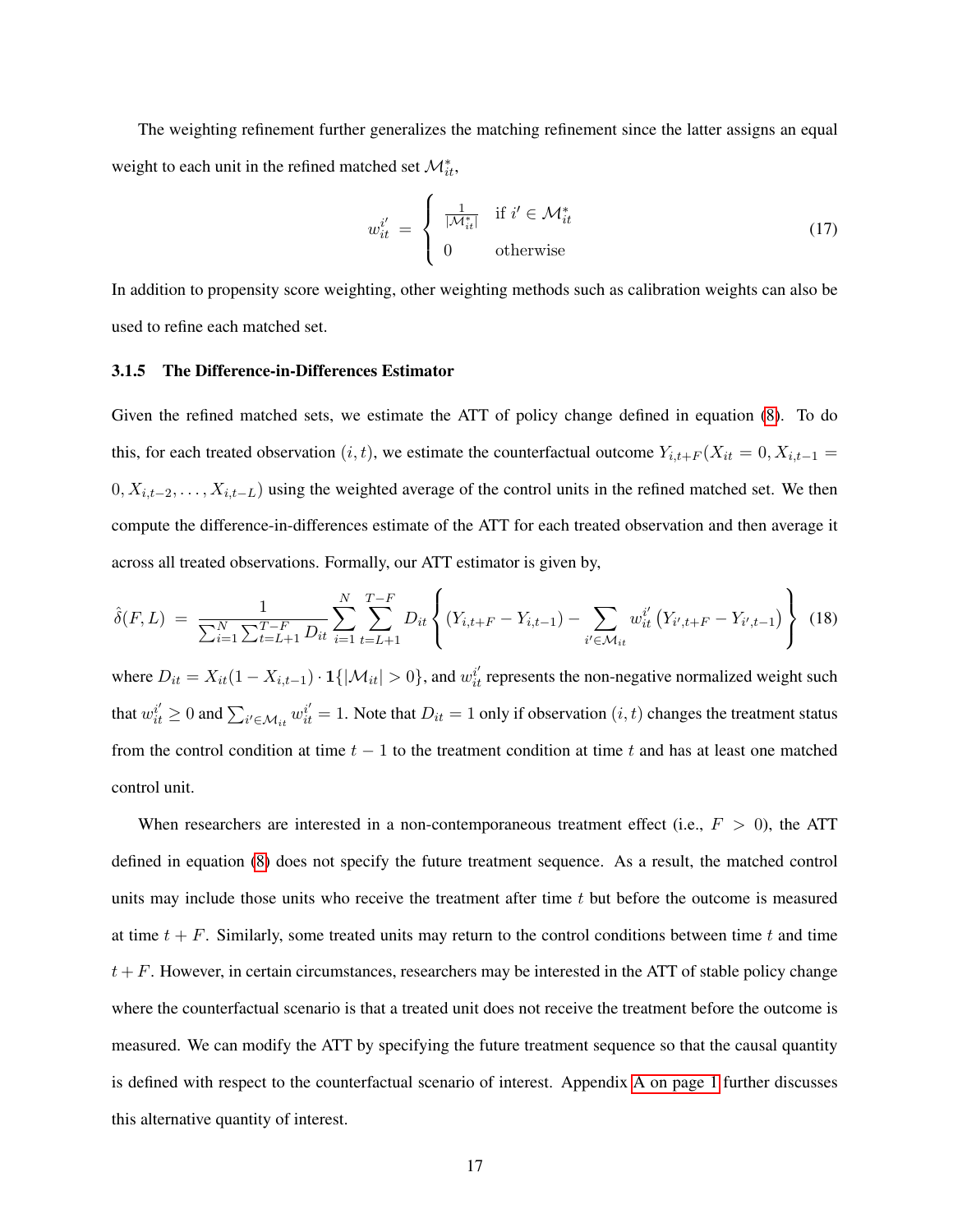#### 3.2 Checking Covariate Balance

One advantage of the proposed methodology, over regression methods, is that researchers can examine the resulting covariate balance between treated and matched control observations, enabling the investigation of whether the treated and matched control observations are comparable with respect to observed confounders. Under the proposed framework, examination of covariate balance is straightforward once the matched sets are determined and refined.

We propose to examine the mean difference of each covariate (e.g.  $V_{it'j}$ , which represents the jth variable in  $V_{it}$ ) between a treated observation and its matched control observations at each pre-treatment time period, i.e.  $t' < t$ . We further standardize this difference, at any given pre-treatment time period, by the standard deviation of each covariate across all treated observations in the data so that the mean difference is measured in terms of standard deviation units. Formally, for each treated observation  $(i, t)$  with  $D_{it} = 1$ , we define the covariate balance for variable j at the pre-treatment time period  $t - \ell$  as,

$$
B_{it}(j,\ell) = \frac{V_{i,t-\ell,j} - \sum_{i' \in \mathcal{M}_{it}} w_{it}^{i'} V_{i',t-\ell,j}}{\sqrt{\frac{1}{N_1 - 1} \sum_{i'=1}^{N} \sum_{t'=L+1}^{T-F} D_{i't'} (V_{i',t'-\ell,j} - \overline{V}_{t'-\ell,j})^2}}
$$
(19)

where  $N_1 = \sum_{i'=1}^{N} \sum_{t'=L+1}^{T-F} D_{i't'}$  is the total number of treated observations and  $\overline{V}_{t-\ell,j} = \sum_{i=1}^{N} D_{i,t-\ell,j}/N$ . We then aggregate this covariate balance measure across all treated observations for each covariate and pretreatment time period.

<span id="page-18-0"></span>
$$
\overline{B}(j,\ell) = \frac{1}{N_1} \sum_{i=1}^{N} \sum_{t=L+1}^{T-F} D_{it} B_{it}(j,\ell)
$$
\n(20)

Finally, we emphasize that one must examine the balance of the lagged outcome variables over multiple pre-treatment periods as well as that of time-varying covariates. This helps us evaluate the appropriateness of the parallel trend assumption used to justify the proposed DiD estimator.

### 3.3 Relations with Linear Fixed Effects Regression Estimators

It is well known that the standard DiD estimator is equivalent to the linear two-way fixed effects regression estimator if there are two time periods and the treatment is administered to some units only in the second time period. Unfortunately, this equivalence does not generalize to the multi-period DiD design considered in this paper, in which the number of time periods may exceed two and each unit may receive the treatment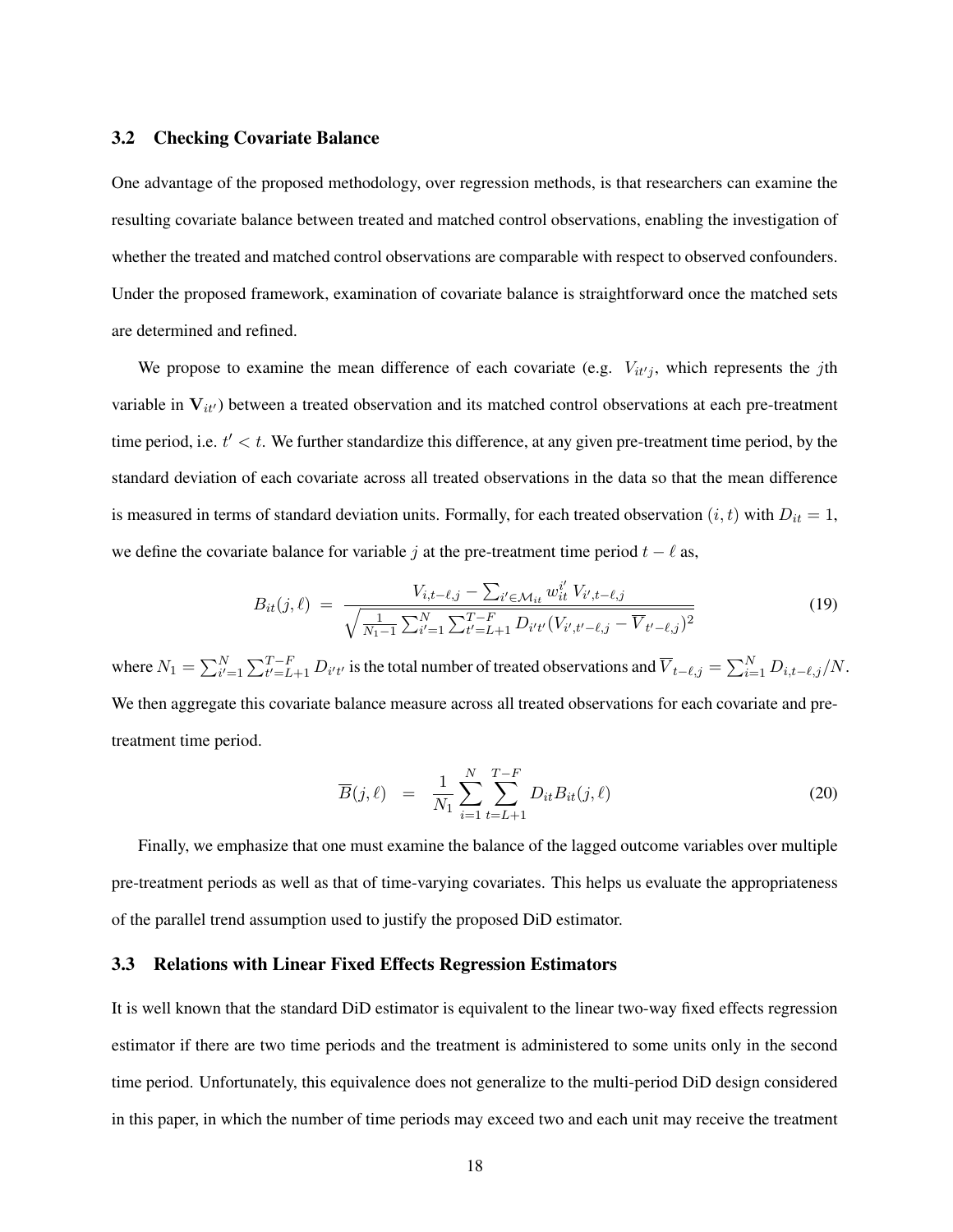multiple times (see e.g., [Imai and Kim, 2011,](#page-32-9) [2021;](#page-32-1) [Abraham and Sun, 2018;](#page-30-8) [Athey and Imbens, 2018;](#page-30-9) [Chaisemartin and D'Haultfœuille, 2018;](#page-31-9) [Goodman-Bacon, 2018\)](#page-31-10). Nevertheless, researchers often motivate the use of the two-way fixed effects estimator by referring to the DiD design (e.g., [Angrist and Pischke,](#page-30-0) [2009\)](#page-30-0). [Bertrand](#page-30-10) *et al.* [\(2004\)](#page-30-10), for example, call the linear regression model with two-way fixed effects "a common generalization of the most basic DiD setup (with two periods and two groups)" (p. 251).

The following theorem establish the algebraic equivalence between the proposed matching estimator given in equation [\(18\)](#page-17-1) and *weighted* two-way fixed effects estimator. Our estimand is the ATT of stable policy change relative to no policy change as defined in equation [\(1\)](#page-0-0), in which the treatment will be in place at least for  $F$  time periods. This generalizes the result of [Imai and Kim](#page-32-1) [\(2021\)](#page-32-1). Specifically, we allow for estimating both short-term and long-term average treatment effects with nonparametric covariate adjustment.

<span id="page-19-0"></span>THEOREM 1 (DIFFERENCE-IN-DIFFERENCES ESTIMATOR AS A WEIGHTED TWO-WAY FIXED EFFECTS ESTIMATOR) Assume that there is at least one treated and control unit, i.e.,  $0 < \sum_{i=1}^{N} \sum_{t=1}^{T} X_{it} < NT$ , and that there is at least one unit with  $D_{it}=1$ , i.e.,  $0<\sum_{i=1}^N\sum_{t=1}^T D_{it}.$  The difference-in-differences estimator,  $\hat{\delta}(F,L)$  defined in equation [\(18\)](#page-17-1), is equivalent to  $\hat{\beta}_{\sf DiD}$  where  $\hat{\beta}_{\sf DiD}$  is the following weighted two-way *fixed effects regression estimator,*

$$
\hat{\beta}_{\text{DiD}} = \underset{\beta}{\text{argmin}} \sum_{i=1}^{N} \sum_{t=1}^{T} W_{it} \{ (Y_{it} - \overline{Y}_{i}^{*} - \overline{Y}_{t}^{*} + \overline{Y}^{*}) - \beta (X_{it} - \overline{X}_{i}^{*} - \overline{X}_{t}^{*} + \overline{X}^{*}) \}^{2}.
$$
 (21)

The asterisks indicate weighted averages, i.e.,  $\overline{Y}^*_i = \sum_{t=1}^T W_{it} Y_{it}/\sum_{t=1}^T W_{it}, \overline{Y}^*_t = \sum_{i=1}^N W_{it} Y_{it}/\sum_{i=1}^N W_{it}$  $\overline{X}_i^* = \sum_{t=1}^T W_{it} X_{it} / \sum_{t=1}^T W_{it}, \overline{X}_t^* = \sum_{i=1}^N W_{it} X_{it} / \sum_{i=1}^N W_{it}, \overline{Y}^* = \sum_{i=1}^N \sum_{t=1}^T W_{it} Y_{it} / \sum_{i=1}^N \sum_{t=1}^T W_{it},$  $\overline{X}^* = \sum_{i=1}^{N} \sum_{t=1}^{T} W_{it} X_{it} / \sum_{i=1}^{N} \sum_{t=1}^{T} W_{it}$  and the regression weights are given by,

$$
W_{it} = \sum_{i'=1}^{N} \sum_{t'=1}^{T} D_{i't'} \cdot v_{it}^{i't'} \text{ and } v_{it}^{i't'} = \begin{cases} 1 & \text{if } (i,t) = (i', t' + F) \\ 1 & \text{if } (i,t) = (i', t' - 1) \\ w_{i't'}^{i} & \text{if } i \in \mathcal{M}_{i't'}, t = t' + F \\ -w_{i't'}^{i} & \text{if } i \in \mathcal{M}_{i't'}, t = t' - 1 \\ 0 & \text{otherwise.} \end{cases}
$$
(22)

Proof is in Appendix [B on page 1.](#page-0-0)

Importantly, the regression weight  $W_{it}$  can take a negative value in many cases, implying that the twoway fixed effects regression estimator critically relies upon its parametric assumption. Although many applied researchers motivate the use of two-way fixed effects regression by the DiD design, Theorem [1](#page-19-0) shows that such an argument is invalid unless the modeling assumption is correct.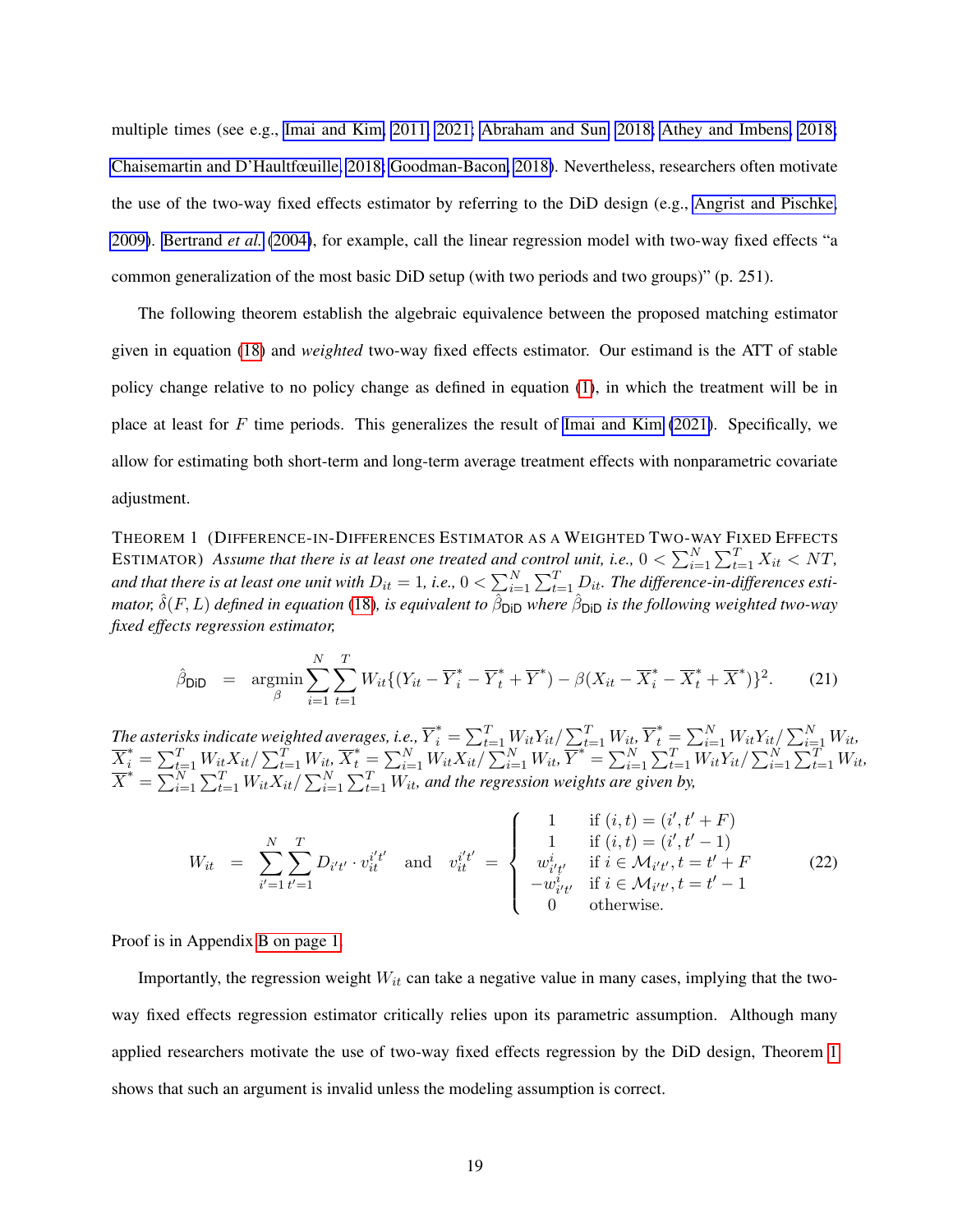#### 3.4 Standard Error Calculation

To compute the standard errors of the proposed estimator given in equation [\(18\)](#page-17-1), we condition on the weights implied by the matching procedure, which represents the number of times an observation is used for matching [\(Imbens and Rubin, 2015\)](#page-32-10). Much like the conditional variance in regression models, the resulting standard errors do not account for the uncertainty about a matching procedure, but can be interpreted as the uncertainty measure conditional upon it (Ho *[et al.](#page-31-0)*, [2007\)](#page-31-0). For the proposed estimator, this observationspecific weight can be computed as follows,

$$
W_{it}^{*} = \sum_{i'=1}^{N} \sum_{t'=1}^{T} D_{i't'} \cdot v_{it}^{i't'} \text{ and } v_{it}^{i't'} = \begin{cases} 1 & \text{if } (i,t) = (i', t' + F) \\ -1 & \text{if } (i,t) = (i', t' - 1) \\ -w_{i't'}^{i} & \text{if } i \in \mathcal{M}_{i't'}, t = t' + F \\ w_{i't'}^{i} & \text{if } i \in \mathcal{M}_{i't'}, t = t' - 1 \\ 0 & \text{otherwise.} \end{cases}
$$
(23)

which differs from the weight defined in Theorem [1.](#page-19-0) Note that  $\hat{\delta}(F, L)$  defined in equation [\(18\)](#page-17-1) can be attained by applying the weights directly to each observation:  $\hat{\delta}(F,L) = \sum_{i=1}^N \sum_{t=1}^T W_{it}^* Y_{it}/\sum_{i=1}^N \sum_{t=1}^T D_{it}.$ 

We consider both conditional and unconditional standard errors. In both cases, we apply the strategy of matching as non-parametric preprocessing (Ho *[et al.](#page-31-0)*, [2007\)](#page-31-0) and do not account for the uncertainty of the matching process. This results in the treatment of the weight  $W_{it}$  as an observed variable. Define  $A = \sum_{i=1}^{N} A_i$  with  $A_i = \sum_{t=1}^{T} W_{it}^* Y_{it}$  and  $B = \sum_{i=1}^{N} B_i$  with  $B_i = \sum_{t=1}^{T} D_{it}$ . Then, for the conditional standard error, under the assumption of independence across units (but not across time periods), we have,

$$
\mathbb{V}\left(\hat{\delta}(F,L) \mid \mathbf{D}\right) \ = \ \frac{N^* \mathbb{V}(A_i)}{B^2}
$$

where  $N^*$  represents the total number of units with at least one non-zero weight.

For the unconditional standard error, we use the first-order Taylor approximation for the asymptotic variance.

$$
\mathbb{V}\left(\hat{\delta}(F,L)\right) = \mathbb{V}\left(\frac{A}{B}\right) \approx \frac{1}{\mathbb{E}(B)^2} \left\{\mathbb{V}(A) - 2\frac{\mathbb{E}(A)}{\mathbb{E}(B)} \text{Cov}(A,B) + \frac{\mathbb{E}(A)^2}{\mathbb{E}(B)^2} \mathbb{V}(B)\right\}
$$
  
where  $\mathbb{E}(A) = N \cdot \mathbb{E}(A_i)$ ,  $\mathbb{V}(A) = N \cdot \mathbb{V}(A_i)$   $\mathbb{E}(B) = N \cdot \mathbb{E}(B_i)$ ,  $\mathbb{V}(B) = N \cdot \mathbb{V}(B_i)$ ,  $\text{Cov}(A, B) =$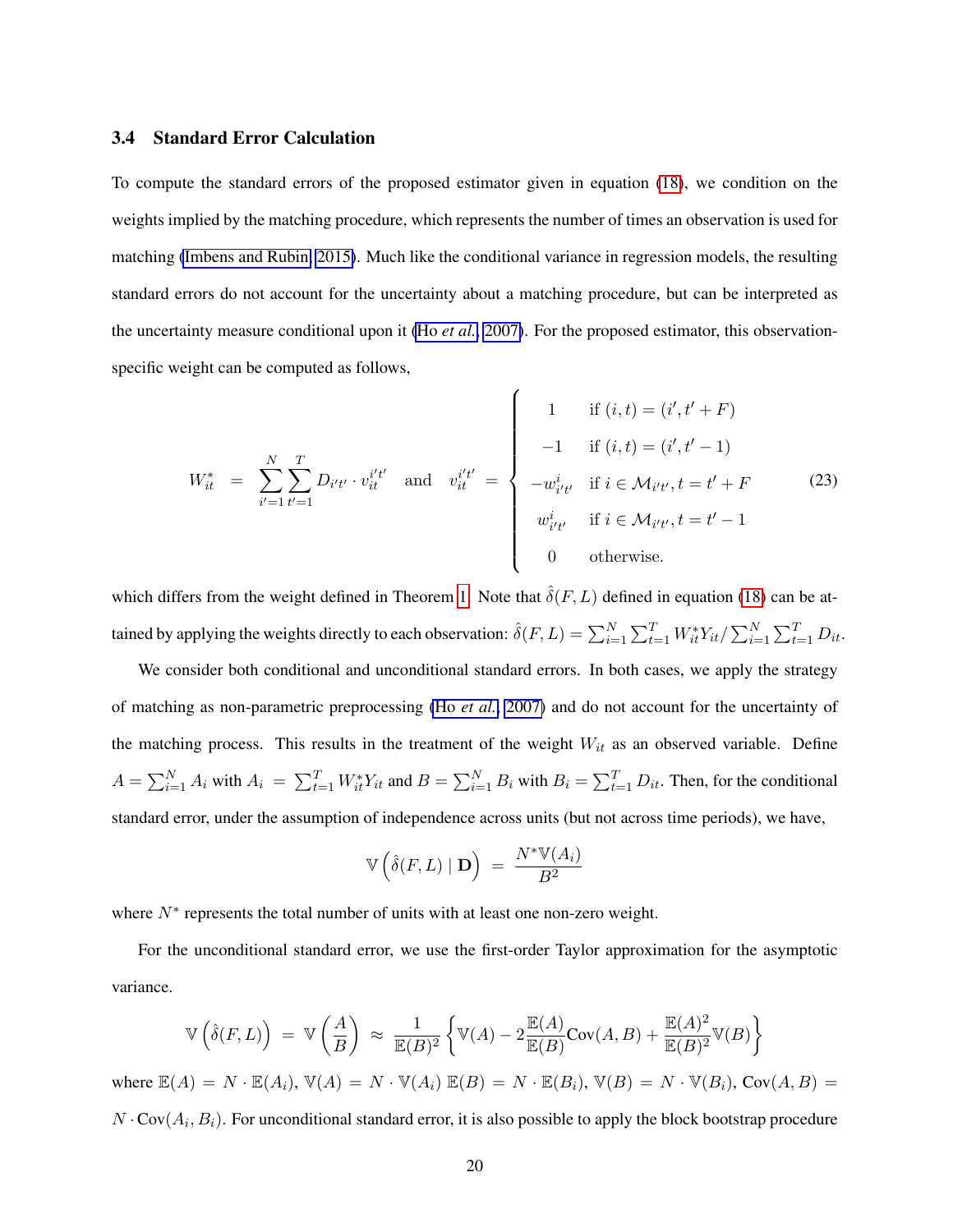to account for within-unit time dependence. That is, we sample each unit, which consists of a sequence of T observations, with replacement, and compute  $\sum_{i'=1}^N \sum_{t=1}^T W_{i't}^* Y_{i't} / \sum_{i'=1}^N \sum_{t=1}^T D_{i't}$  for the bootstrap sample units  $i'$  in each iteration. [Abadie and Imbens](#page-29-2) [\(2008\)](#page-29-2) shows that a standard bootstrap procedure yields an invalid inference for matching estimators. However, we circumvent this problem by conditioning on the weights rather than recompute them for each bootstrapped sample (see also [Otsu and Rai, 2017\)](#page-32-11).

# <span id="page-21-0"></span>4 A Simulation Study

We conduct simulations to examine the finite sample properties of the proposed matching estimator by comparing its empirical performance with the standard linear regression models with fixed effects. Specifically, we assess the robustness of the estimators to various degrees of model misspecification. We choose a simulation setting that is favorable to OLS by generating the data from a linear model. We then introduce model misspecification by gradually omitting the lagged covariates and their interaction terms. This setup is designed to replicate the common difficulty, faced by applied researchers, of determining the number of lags when analyzing TSCS data.

All the details and results of the simulation study are given in Appendix [C on page 3.](#page-0-0) Even in this simulation setting favorable to OLS, we find that the proposed matching estimator is much more robust to the omission of relevant lags than the linear regression estimator with fixed effects. However, this increased robustness of matching comes at the expense of statistical power. This finding reflects a fundamental tradeoff between bias and variance in statistics. In general, matching estimators tend to have less bias but also less efficient than regression estimators.

# <span id="page-21-1"></span>5 Empirical Analyses

We revisit the two motivating studies described in Section [2](#page-3-0) and reanalyze their data by applying the proposed methodology described in Section [3.](#page-9-0) We find that the (negative) effect of authoritarian reversal on economic growth is more pronounced than the (positive) effect of democratization, and that war appears to increase inheritance tax rate but the effects are not precisely estimated.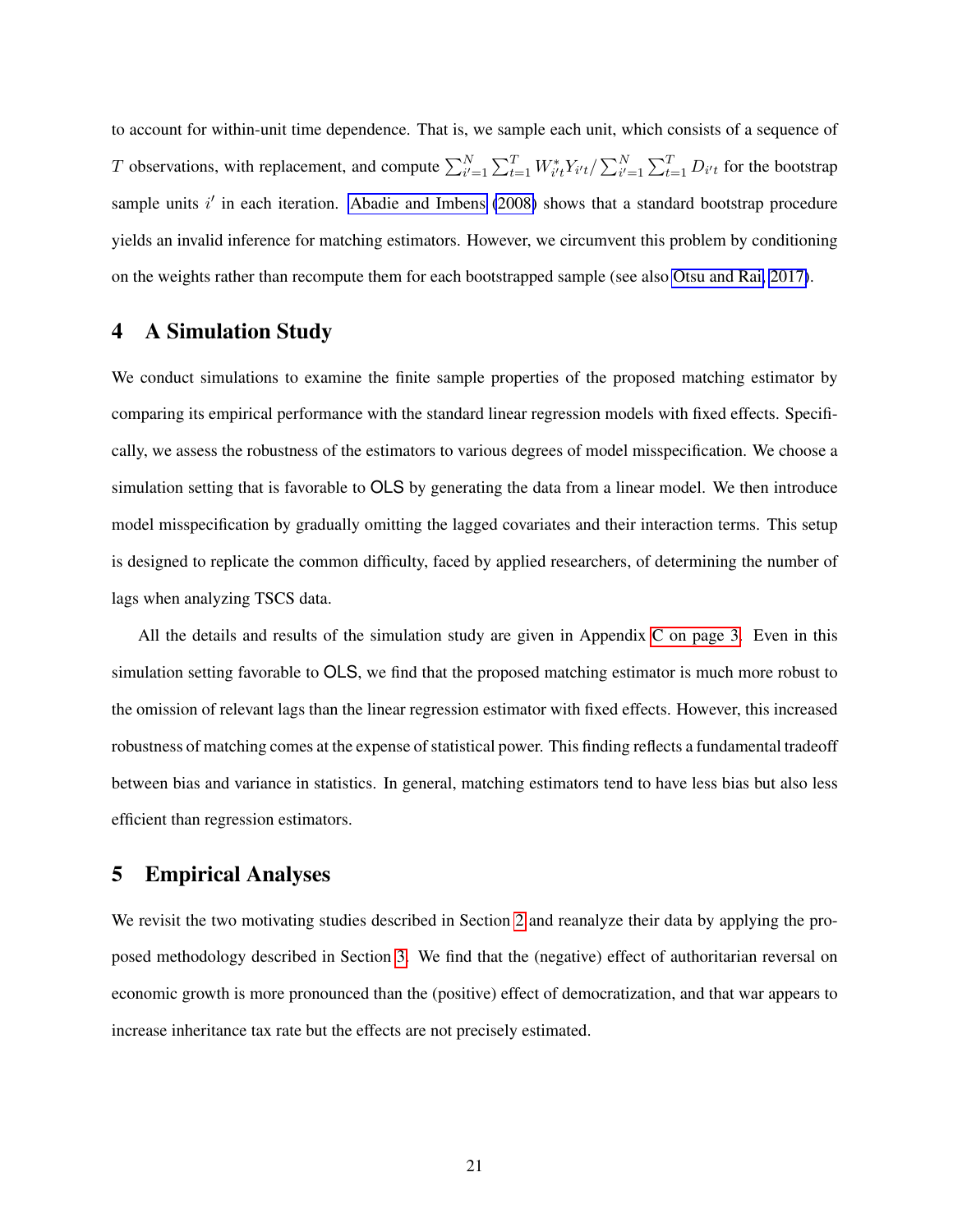#### 5.1 Application of Matching Methods

For the [Acemoglu](#page-30-4) *et al.* study, we estimate the two effects of democracy on economic growth, the effect of democratization and that of authoritarian reversal. Since the treatment variable  $X_{it}$  takes the value of one (zero) if country  $i$  is democratic (autocratic) at year  $t$ , the average effect of democratization for the treated is defined by equation [\(8\)](#page-11-1). The average effect of autocratic reversal for the treated, on the other hand, is defined as,

$$
\mathbb{E}\left[Y_{i,t+F}\left(X_{it}=0,X_{i,t-1}=1,\{X_{i,t-\ell}\}_{\ell=2}^{L}\right)-Y_{i,t+F}\left(X_{it}=1,X_{i,t-1}=1,\{X_{i,t-\ell}\}_{\ell=2}^{L}\right) \mid X_{it}=0,X_{i,t-1}=1\right]
$$
\n(24)

In addition, one may also be interested in the ATT of stable policy (regime) change relative to no policy (regime) change, as defined in equation [\(1\)](#page-0-0). We present the covariate balance for this alternative quantity of interest in Appendix [D on page 11.](#page-0-0)

As shown in the left panel of Figure [1,](#page-8-0) although most countries transition from autocracy to democracy, we also observe enough cases of authoritarian reversal, suggesting that we may have sufficient data to estimate both effects. In contrast, for the [Scheve and Stasavage](#page-33-6) study, we focus on the effect of involvement in a war on inheritance tax rather than the effect of ending a war since the latter lacks enough control countries (i.e., countries still in a war when a treated country ends a war). This is because most war observations come from two world wars (see the right panel of Figure [1\)](#page-8-0). Again, we present the covariate balance in the case of an alternative quantity of interest in Appendix [D on page 11.](#page-0-0)

We use the original studies to guide the specification of matching methods. In their regression models, [Acemoglu](#page-30-4) *et al.* include four years of lag for the outcome and time-varying covariates (see equation [\(1\)](#page-4-1)). Therefore, when estimating the ATTs of democratization and authoritarian reversal, we also condition on four years of lag, i.e.,  $L = 4$ , and estimate the ATT up to four years after regime change, i.e.,  $F = 1, 2, 3, 4$ . In contrast, the dynamic model of [Scheve and Stasavage](#page-33-6) adjusts only for one year lag of the outcome variable (see equation [\(6\)](#page-7-0)). Since one year lag may not be sufficient, we also conduct an analysis based on four year lags when estimating the effect of war on inheritance tax.

To illustrate the proposed methodology, we begin by constructing the matched set for each treated observation based on the treatment history. Figure [3](#page-23-0) presents the frequency distribution for the number of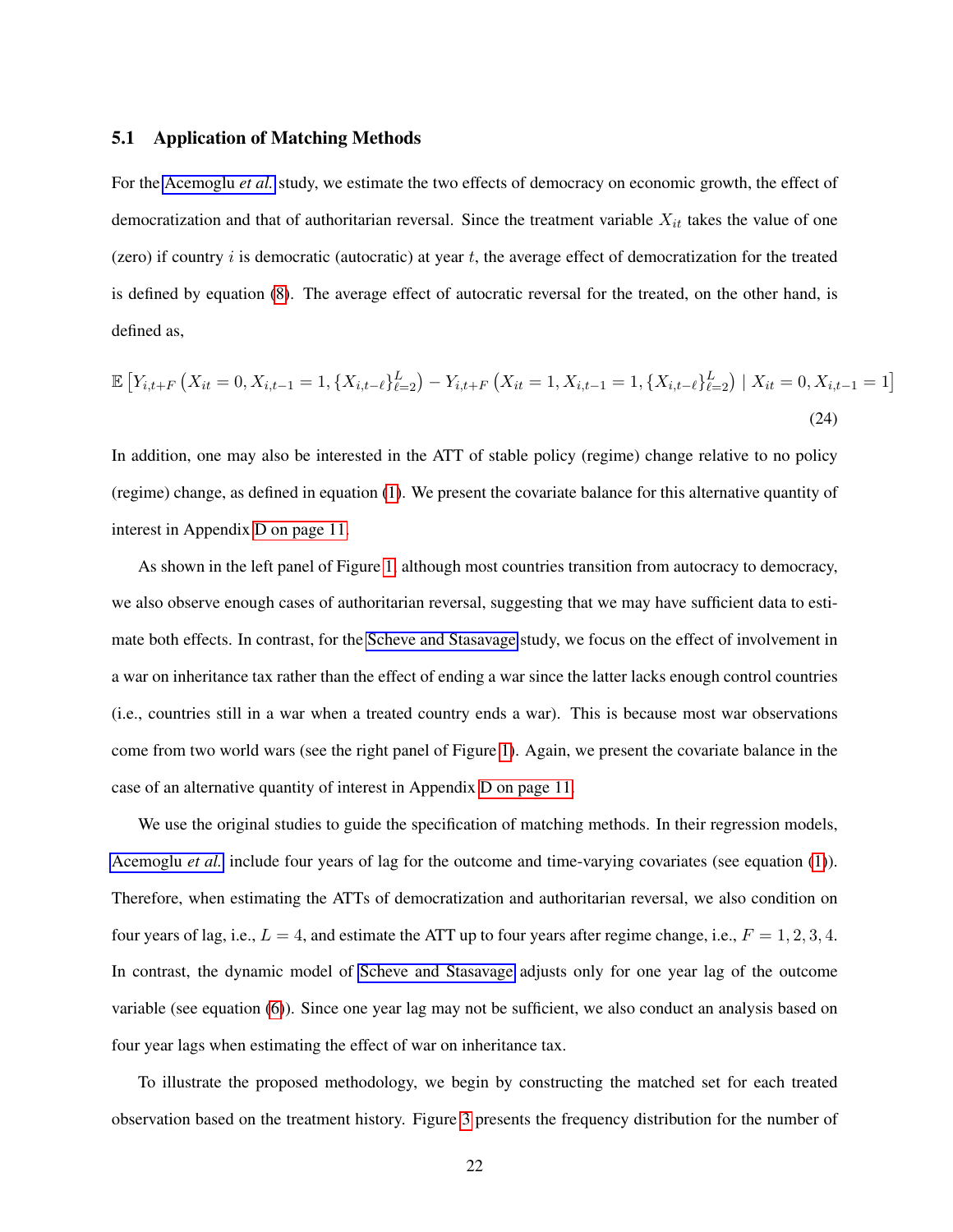<span id="page-23-0"></span>

Figure 3: Frequency Distribution of the Number of Matched Control Units. The transparent (red) bar represents the number of matched control units that share the same treatment history as a treated observation for one year (four years) prior to the treatment year. The frequency distribution is presented for each of the two treatments in the [Acemoglu](#page-30-4) *et al.* [\(2019\)](#page-30-4) study (top panel) and the [Scheve and Stasavage](#page-33-6) [\(2012\)](#page-33-6) study (bottom panel). Thinner vertical bars at zero represent the number of treated observations that have no matched control units.

matched control units given a treated observation in the case of one and four year lag as transparent and red bars, respectively. The distribution is presented for the transition from the control to treatment conditions (left column) and that from the treatment to control conditions (right column). As expected, the number of matched control units generally decreases when we adjust for the treatment history of four year period rather than that of one year period.

For the [Acemoglu](#page-30-4) *et al.* study in the upper panel, there are 9 (5) treated observations for democratization (authoritarian reversal) that have no control unit with the same treatment history when the number of lags is four (represented by a thin red vertical bar at zero), whereas no such treated observation exists for the case of one year lag. We have enough matched control units for both democratization and authoritarian reversal: most treated observations have more than 30 matched control units.

However, for the [Scheve and Stasavage](#page-33-6) study, most treated observations have less than five observations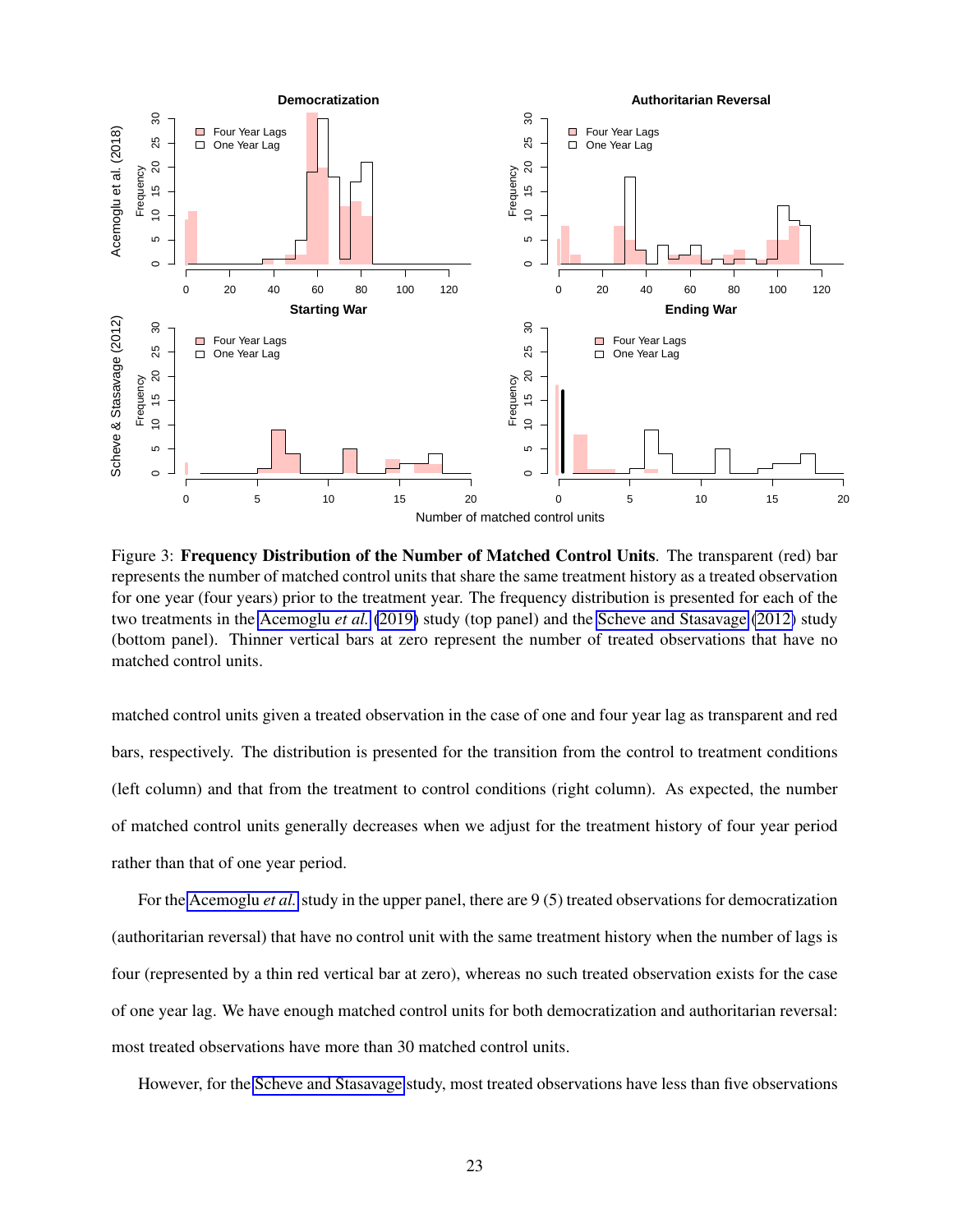when studying the effect of ending war, suggesting that causal inference is more challenging in this setting. In addition, there are also unmatched treated observations. For starting war as the treatment, there are 2 treated observations without any matched control units if we match on 4 lags, as represented by a thinner red vertical bar at zero. For ending war as the treatment, the use of 4 (1) lags leads to the number of unmatched treated observations to 18 (17), as represented by a thinner red (black) vertical bar at zero. Thus, causal inference is challenging especially when estimating the effects of ending war. Below, we do not estimate the effects of ending war because such estimates have low validity.

To refine the matched sets, we apply Mahalanobis distance matching, propensity score matching, and propensity score weighting so that we can compare the performance of each refinement method. For matching, we apply up-to-five matching and up-to-ten matching for the [Acemoglu](#page-30-4) *et al.* study to examine the sensitivity of empirical findings to the maximum number of matches. For the [Scheve and Stasavage](#page-33-6) study, we use one-to-one match and up-to-three matches because the matched sets are smaller to begin with. Mahalanobis distance is defined in equation [\(12\)](#page-15-3), while we use the logistic regression model estimated with just identified CBPS for propensity score matching (equation [\(14\)](#page-16-1)) and weighting (equation [\(16\)](#page-16-2)).

When specifying the Mahalanobis distance and the propensity score model, we use all time-varying covariates. For the [Acemoglu](#page-30-4) *et al.* study, the time-varying covariates include the log population, the log population of age below 16 years, the log population of age above 64 years, net financial flow as a fraction of GDP, trade volume as a fraction of GDP, and a dichotomous measure of social unrest (though the original authors do not include all variables at once in their regression model). Similarly, for the [Scheve and](#page-33-6) [Stasavage](#page-33-6) study, we use all available time-varying covariates, i.e., an indicator variable for leftist executive, a binary variable for the universal male suffrage, and logged GDP per capita.

Figure [4](#page-25-0) shows how the refinement of matched sets improves the covariate balance for the two studies. In each scatter plot, we compare the absolute value of standardized mean difference defined in equation [\(20\)](#page-18-0) before (horizontal axis) and after (vertical axis) the refinement of matched sets. A dot below the 45 degree line implies that the standardized mean balance is improved after the refinement for a particular time-varying covariate. Across almost all variables the refinement results in the improved mean covariate balance. The amount of improvement is the greatest for propensity score weighting (bottom row) whereas Mahalanobis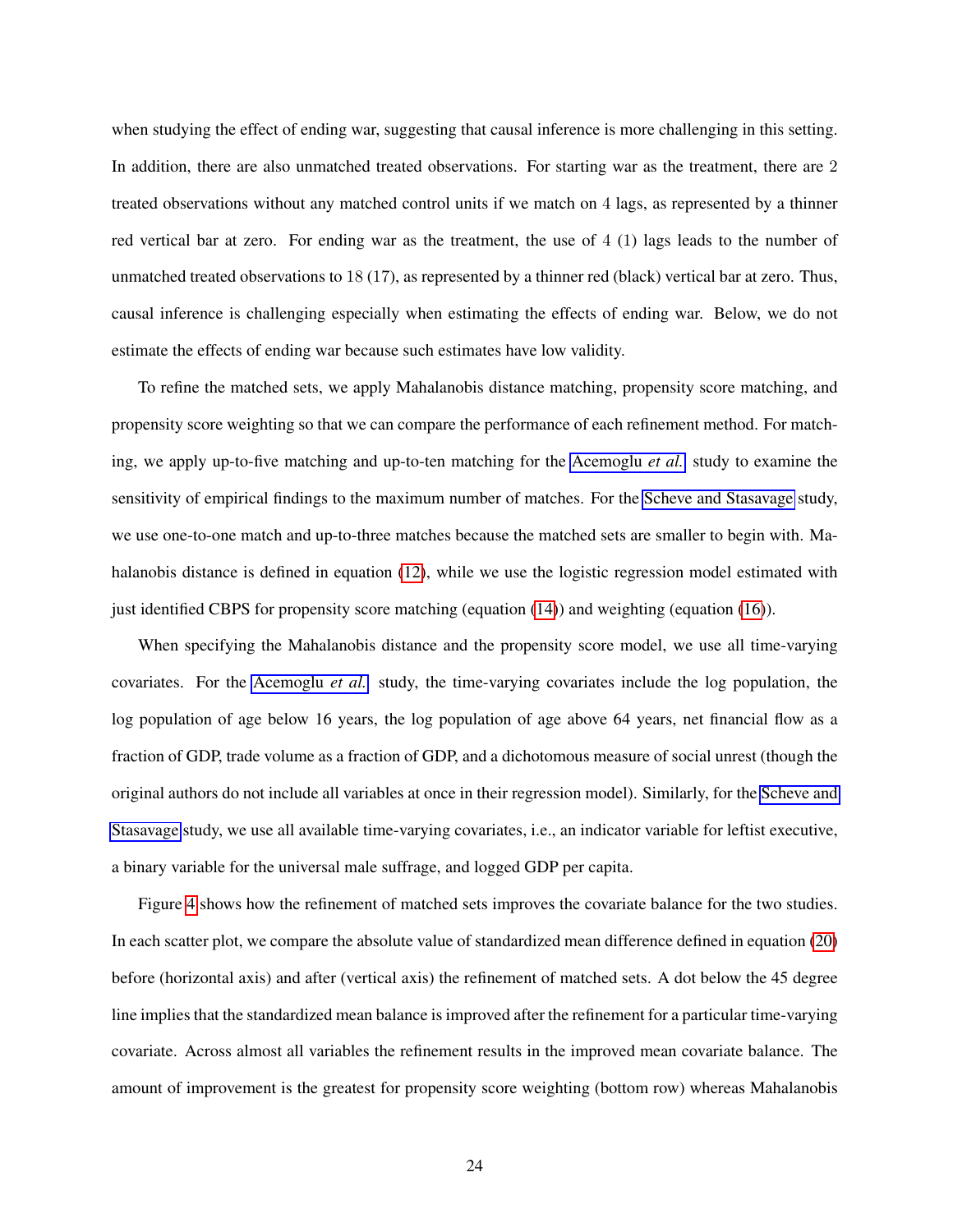<span id="page-25-0"></span>

Figure 4: Improved Covariate Balance due to the Refinement of Matched Sets. Each scatter plot compares the absolute value of standardized mean difference for each covariate j and lag year  $\ell$  defined in equation [\(20\)](#page-18-0) before (horizontal axis) and after (vertical axis) the refinement of matched sets. Rows represents the results based on different matching and weighting methods while the columns represent the results using the adjustments for different lag lengths.

matching (top row) achieves only the modest degree of improvement.

Figure [5](#page-26-0) further illustrates the improvement of covariate balance due to matching over the pre-treatment time period. We focus on the results for matching methods that adjust for time-varying covariates during the four year period prior to the administration of treatment. The top two rows present the standardized mean covariate balance for the two treatments of the [Acemoglu](#page-30-4) *et al.* study whereas the bottom row shows that for the treatment of starting war in the [Scheve and Stasavage](#page-33-6) study. The solid line represents the balance of the lagged outcome whereas grey lines show the balance of other covariates.

In all three cases, we find that the construction of matched sets (i.e., the adjustment of treatment history alone) do not dramatically improve the covariate balance. In contrast, the improvement due to the refinement of matched sets is substantial. In particular, propensity score weighting essentially eliminates almost all imbalance in confounders. Although some degree of imbalance remains for Mahalanobis distance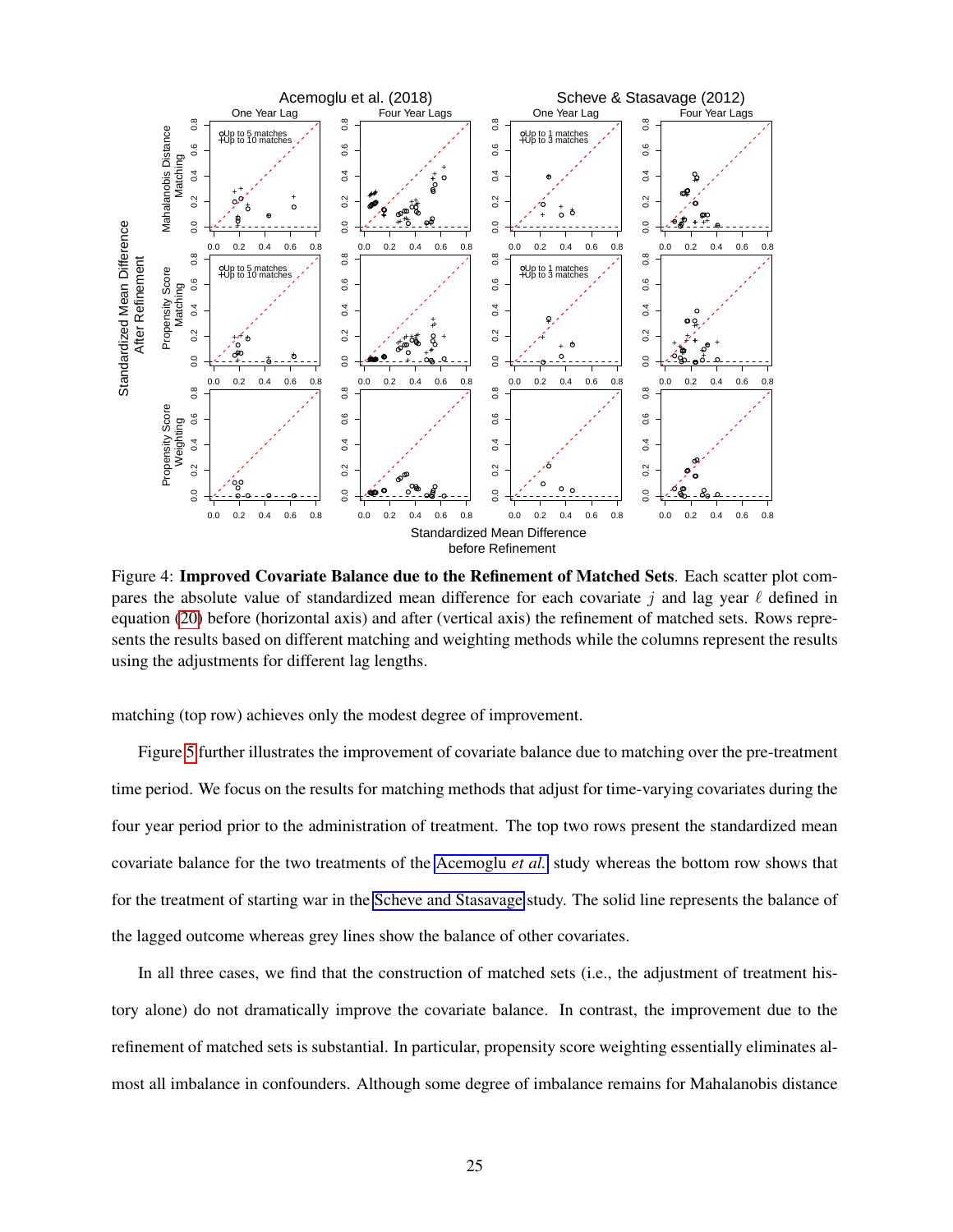<span id="page-26-0"></span>

Figure 5: Improved Covariate Balance due to Matching over the Pre-Treatment Time Period. Each plot plots the standardized mean difference defined in equation [\(20\)](#page-18-0) (vertical axis) over the pre-treatment time period of four years (horizontal axis). The left column shows the balance before matching, while the next column shows that before refinement but after the construction of matched sets. The remaining three columns present the covariate balance after applying different refinement methods. The solid line represents the balance of the lagged outcome variable whereas the grey lines represent that of time-varying covariates.

and propensity score matching, the standardized mean difference for the lagged outcome stays relatively constant over the entire pre-treatment period. This suggests that the assumption of parallel trend for the proposed difference-in-difference estimator may be appropriate.

### 5.2 Empirical Findings

We now present the estimated ATTs based on the matching methods. Figure [6](#page-27-0) shows the matching estimates of the effects of democratization (upper panel) and authoritarian reversal (lower panel) on logged GDP per capita for the period of five years after the transition, i.e.,  $F = 0, 1, \ldots, 4$ . Across all five methods (columns), we find that the point estimates of the effects for democratization are mostly close to zero over the five year time period. On the other hand, the estimated effects of authoritarian reversal are negative and statistically significant across all refinement methods during the year of transition and the one to four years immediately after the transition when the treatment reversal is allowed. The estimated effects are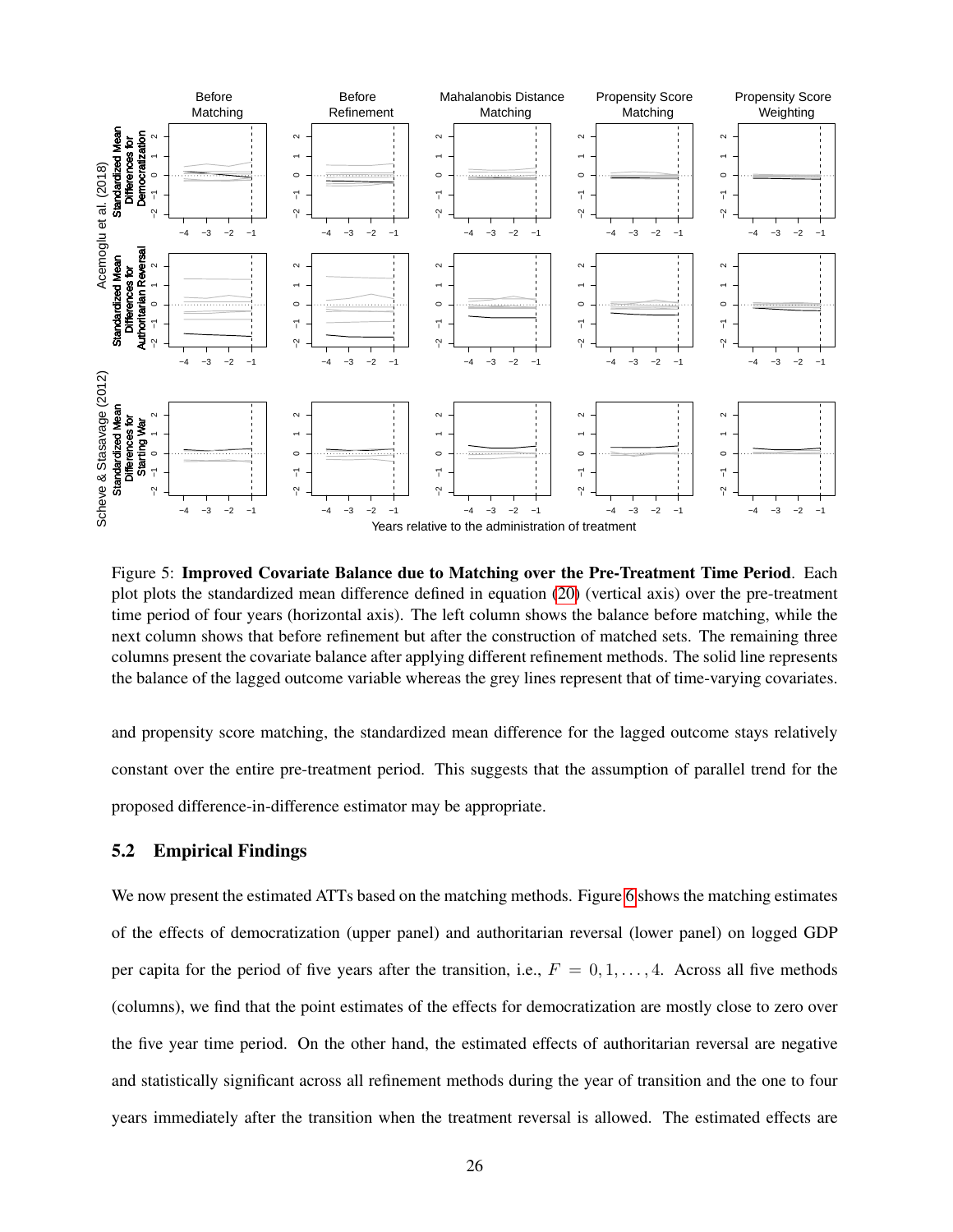<span id="page-27-0"></span>

Figure 6: Estimated Average Effects of Democracy on Logged GDP per Capita. The estimates are based on the matching method that adjusts for the treatment and covariate histories during the four year period prior to the treatment, i.e.,  $L = 4$ . The estimates for the average effects of democratization (upper panel) and authoritarian reversal (lower panel) are shown for the period of five years after the transition, i.e.,  $F = 0, 1, \ldots, 4$ , with 95% asymptotic confidence intervals as vertical bars. Five different refinement methods are considered and their results are presented in different columns.

substantively large, indicating an approximately 5 to 8 percent reduction of GDP per capita. Although the confidence interval is wide, this effect size is greater than the estimated effect of one percent found in the original analysis (see Table [1\)](#page-5-0). In Figure [E.1](#page-0-0) of Appendix [E on page 16,](#page-0-0) as a robustness check, we show that the same analysis with the refinement based on one year period yields essentially the same results.

In sum, our analysis implies that the positive effect of democracy is driven by the negative effect of authoritarian reversal. We find that the transition into democracy from autocracy does not necessarily lead to a higher level of development. Rather, the treatment of backsliding into autocracy from democracy has a pronounced negative effect on development at least in the short and medium term.<sup>[9](#page-27-1)</sup>

<span id="page-27-1"></span>Next, Figure [7](#page-28-0) shows the results based on matching methods for estimating the ATT of interstate war

 $9$ The original authors also seek to separately estimate the effects of democratic transition and authoritarian reversal, using the linear regression models. In Appendix [F on page 16](#page-0-0) discusses this approach in detail. The empirical results obtained from this approach substantively differ from those presented here.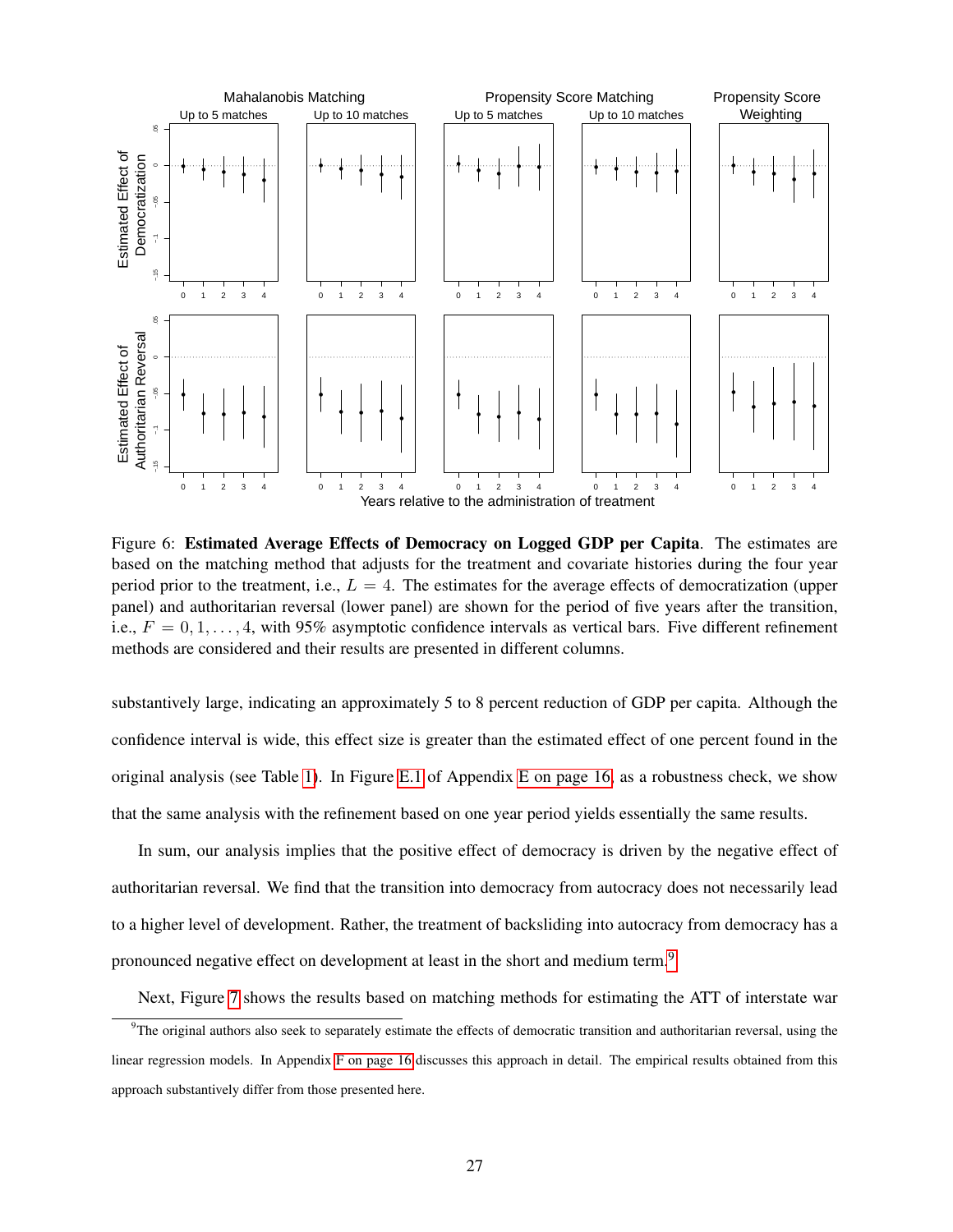<span id="page-28-0"></span>

Figure 7: Estimated Average Effects of Interstate War on Inheritance Tax Rate. The matching method adjusts for the treatment and covariate histories during the one (upper panel) or four (lower panel) year period prior to the treatment. The estimated effects are shown for the period of five years after the war, i.e.,  $F = 0, 1, \ldots, 4$ , with 95% asymptotic confidence intervals as vertical bars. Five different matching/weighting methods are considered and their results are presented in different columns.

on inheritance tax. The upper panel shows the estimates based on the refinement of matched sets while adjusting for the treatment and covariates from one year period prior to the treatment. In contrast, the lower panel presents the estimates based on the adjustment for the four year pre-treatment period. As in the previous figure, each column represents the results based on a different matching/weighting method, and the vertical bars indicate the 95% asymptotic confidence intervals.

We find that if we refine the matched set using the one year pre-treatment period, most of the estimated effects are not statistically significant. All of the estimated causal effects are not statistically significant if we refine the matched sets by adjusting for the four year pre-treatment period. This sensitivity may come from the fact that as shown in the right panel of Figure [1](#page-8-0) there is little variation in the treatment variable of this study. Our analysis suggests that it is difficult to conclusively establish the positive effects of war on inheritance tax rate.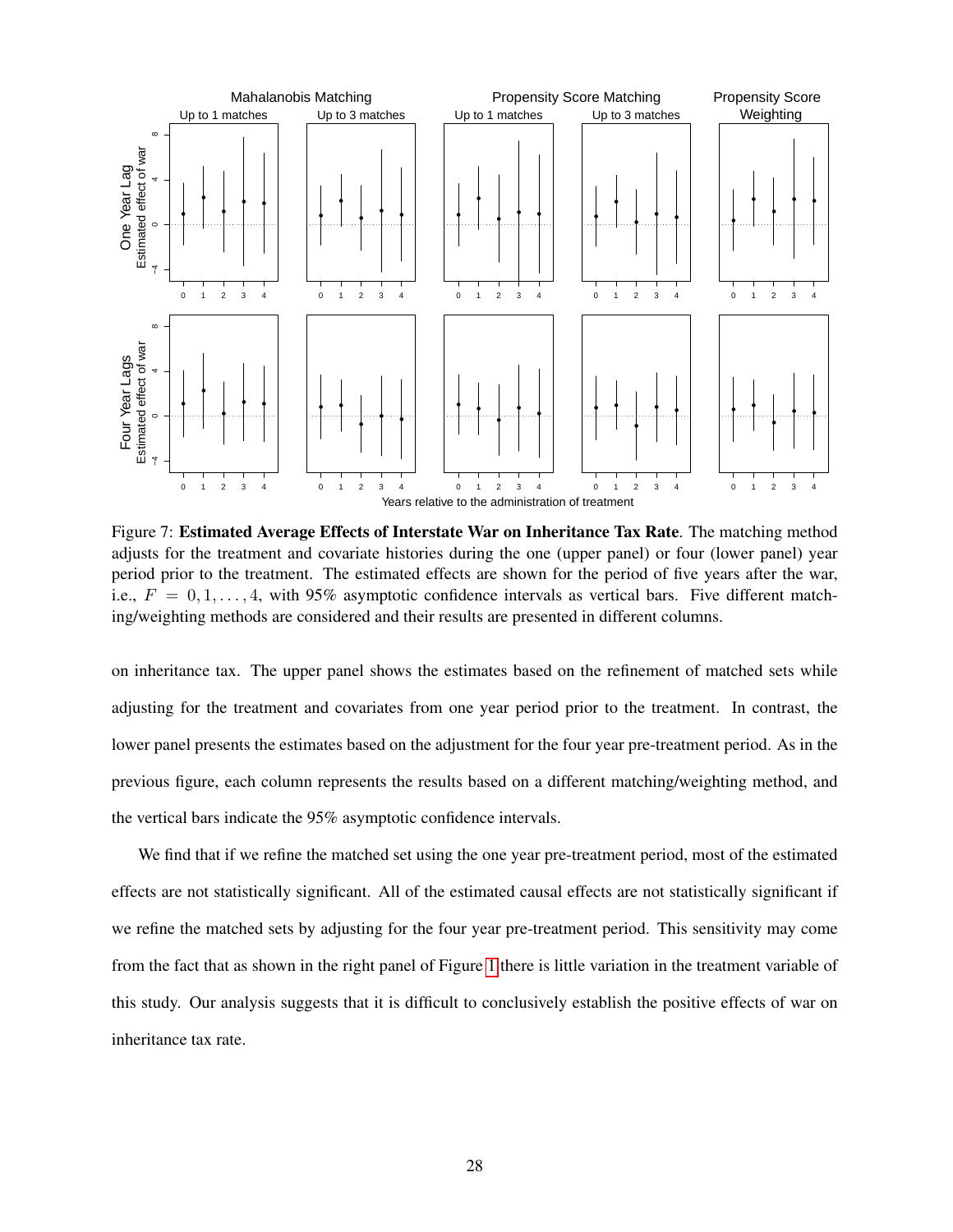### 6 Concluding Remarks

Due to its simplicity and transparency, matching methods have become part of tool kit for empirical researchers who wish to estimate causal effects in observational studies. Yet, most matching methods have been developed for causal inference with cross-sectional data. We fill this gap by developing a methodological framework that enables the application of matching methods to causal inference with time-series cross section (TSCS) data. A main advantage of the proposed methodology over popular linear regression models with fixed effects is that it clarifies the source of information used to estimate counterfactual outcomes. In addition, our methods offer simple diagnostics through balance checking.

The proposed methodology can be extended in a number of ways. First, while we focus on the binary treatment variable in this paper, the method can be extended to deal with a non-binary (e.g., continuous) treatment variable by possibly combining it with a model-based approach. Second, it is of interest to relax the assumption of no interference across units. While we allow for some degree of carryover effects (i.e., the possibility that past treatments affect future outcomes), the proposed methodology assumes the absence of spillover effects (i.e., one unit's treatment does not affect the outcomes of other units). Within the proposed matching framework, we can address this limitation by, for example, matching on the treatment history of one's neighbors as well as its own treatment history. We plan to explore such extensions of the proposed methods in our future research.

## References

- <span id="page-29-1"></span>Abadie, A. (2005). Semiparametric difference-in-differences estimators. *Review of Economic Studies* 72, 1–19.
- <span id="page-29-0"></span>Abadie, A., Diamond, A., and Hainmueller, J. (2010). Synthetic control methods for comparative case studies: Estimating the effect of california's tobacco control program. *Journal of the American statistical Association* 105, 490, 493–505.
- <span id="page-29-2"></span>Abadie, A. and Imbens, G. W. (2008). On the failure of the bootstrap for matching estimators. *Econometrica* 76, 6, 1537–1557.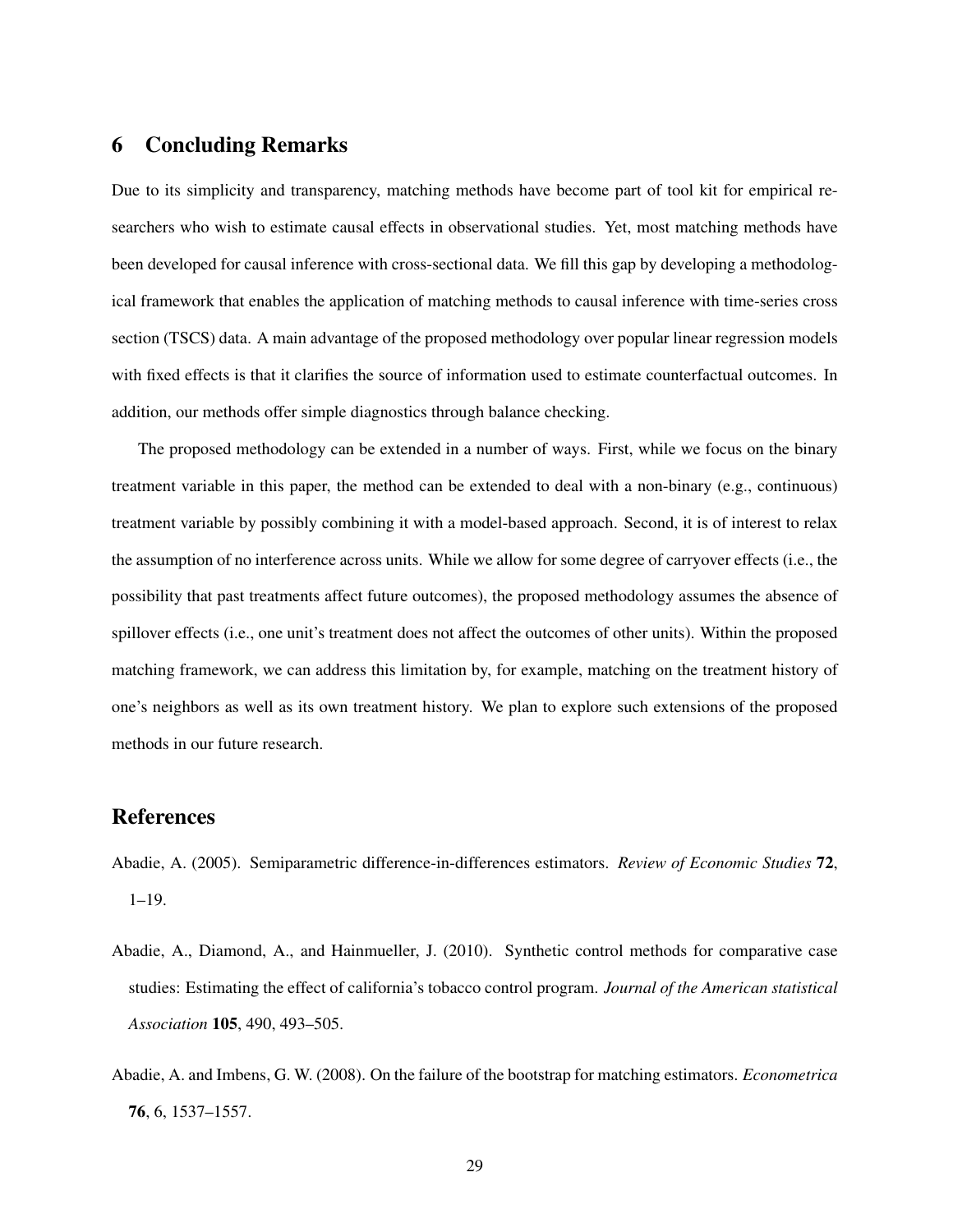- <span id="page-30-1"></span>Abadie, A. and Imbens, G. W. (2011). Bias-corrected matching estimators for average treatment effects. *Journal of Business and Economic Statistics* 29, 1, 1–11.
- <span id="page-30-8"></span>Abraham, S. and Sun, L. (2018). Estimating dynamic treatment effects in event studies with heterogeneous treatment effects. Tech. rep., Department of Economics, Massachusetts Institute of Technology.
- <span id="page-30-4"></span>Acemoglu, D., Naidu, S., Restrepo, P., and Robinson, J. A. (2019). Democracy does cause growth. *Journal of Political Economy* 127, 1, 47–100.
- <span id="page-30-0"></span>Angrist, J. D. and Pischke, J.-S. (2009). *Mostly Harmless Econometrics: An Empiricist's Companion*. Princeton University Press, Princeton.
- <span id="page-30-5"></span>Arellano, M. and Bond, S. (1991). Some tests of specification for panel data: Monte carlo evidence and an application to employment equations. *Review of Economic Studies* 58, 2, 277–297.
- <span id="page-30-7"></span>Aronow, P. and Samii, C. (2017). Estimating average causal effects under general interference. *Annals of Applied Statistics* 11, 4, 1912–1947.
- <span id="page-30-9"></span>Athey, S. and Imbens, G. (2018). Design-based analysis in difference-in-differences settings with staggered adoption. Tech. rep., Stanford Graduate School of Business, [https://arxiv.org/abs/1808.](https://arxiv.org/abs/1808.05293) [05293](https://arxiv.org/abs/1808.05293).
- <span id="page-30-6"></span>Beck, N. and Katz, J. N. (1995). What to do (and not to do) with time-series cross-section data. *American Political Science Review* 89, 3, 634–647.
- <span id="page-30-2"></span>Ben-Michael, E., Feller, A., and Rothstein, J. (2019a). The augmented synthetic control method. Tech. rep., arXiv:1811.04170.
- <span id="page-30-3"></span>Ben-Michael, E., Feller, A., and Rothstein, J. (2019b). Synthetic controls and weighted event studies with staggered adoption. Tech. rep., arXiv:1912.03290.
- <span id="page-30-10"></span>Bertrand, M., Duflo, E., and Mullainathan, S. (2004). How much should we trust differences-in-differences estimates? *Quarterly Journal of Economics* 119, 1, 249–275.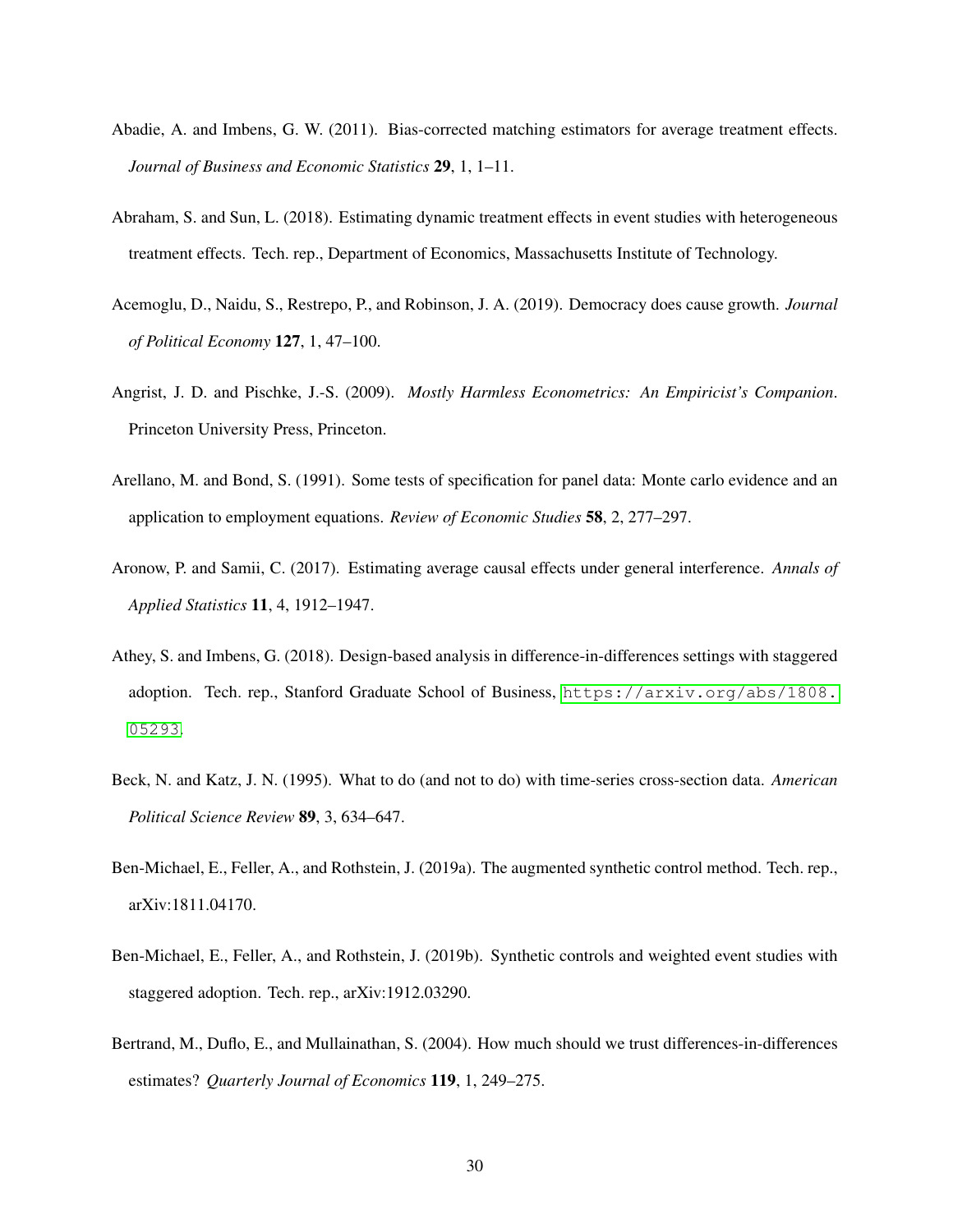- <span id="page-31-6"></span>Blackwell, M. and Glynn, A. (2018). How to make causal inferences with time-series cross-sectional data under selection on observables. *American Political Science Review* 112, 4, 1067–1082.
- <span id="page-31-9"></span>Chaisemartin, C. d. and D'Haultfœuille, X. (2018). Two-way fixed effects estimators with heterogeneous treatment effects. Tech. rep., Department of Economics, University of California, Santa Barbara, <https://arxiv.org/abs/1803.08807>.
- <span id="page-31-3"></span>Diamond, A. and Sekhon, J. (2013). Genetic matching for estimating causal effects: A new method of achieving balance in observational studies. *Review of Economics and Statistics* 95, 3, 932–945.
- <span id="page-31-4"></span>Doudchenko, N. and Imbens, G. (2017). Balancing, regression, difference-in-differences and synthetic control methods: A synthesis. Tech. rep., arXiv:1610.07748.
- <span id="page-31-10"></span>Goodman-Bacon, A. (2018). Difference-in-differences with variation in treatment timing. Working Paper 25018, National Bureau of Economic Research.
- <span id="page-31-1"></span>Hansen, B. B. (2004). Full matching in an observational study of coaching for the SAT. *Journal of the American Statistical Association* 99, 467, 609–618.
- <span id="page-31-5"></span>Hernán, M. A. and Robins, J. M. (2016). Using big data to emulate a target trial when a randomized trial is not available. *American Journal of Epidemiology* 183, 8, 758–764.
- <span id="page-31-8"></span>Hirano, K., Imbens, G., and Ridder, G. (2003). Efficient estimation of average treatment effects using the estimated propensity score. *Econometrica* 71, 4, 1307–1338.
- <span id="page-31-0"></span>Ho, D. E., Imai, K., King, G., and Stuart, E. A. (2007). Matching as nonparametric preprocessing for reducing model dependence in parametric causal inference. *Political Analysis* 15, 3, 199–236.
- <span id="page-31-7"></span>Hudgens, M. G. and Halloran, E. (2008). Toward causal inference with interference. *Journal of the American Statistical Association* 103, 482, 832–842.
- <span id="page-31-2"></span>Iacus, S., King, G., and Porro, G. (2011). Multivariate matching methods that are monotonic imbalance bounding. *Journal of the American Statistical Association* 106, 493, 345–361.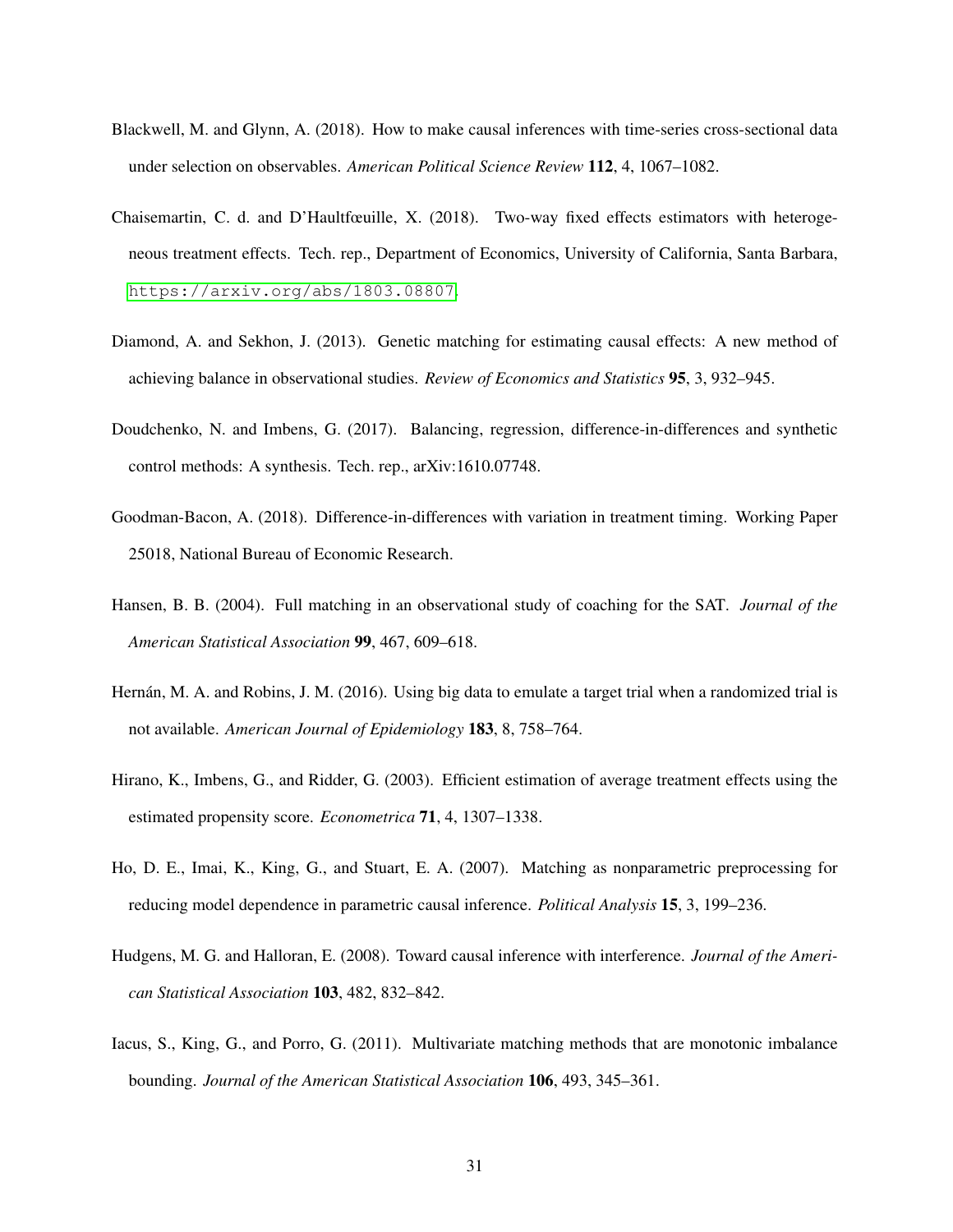- <span id="page-32-6"></span>Imai, K., Jiang, Z., and Malai, A. (2021). Causal inference with interference and noncompliance in twostage randomized experiments. *Journal of the American Statistical Association* 116, 534, 632–644.
- <span id="page-32-9"></span>Imai, K. and Kim, I. S. (2011). On the use of linear fixed effects regression models for causal inference. Tech. rep., Princeton University.
- <span id="page-32-0"></span>Imai, K. and Kim, I. S. (2019). When should we use linear unit fixed effects regression models for causal inference with longitudinal data? *American Journal of Political Science* 63, 2, 467–490.
- <span id="page-32-1"></span>Imai, K. and Kim, I. S. (2021). On the use of two-way fixed effects regression models for causal inference with panel data. *Political Analysis* 29, 3, 405–415.
- <span id="page-32-8"></span>Imai, K. and Ratkovic, M. (2014). Covariate balancing propensity score. *Journal of the Royal Statistical Society, Series B (Statistical Methodology)* 76, 1, 243–263.
- <span id="page-32-4"></span>Imai, K. and Ratkovic, M. (2015). Robust estimation of inverse probability weights for marginal structural models. *Journal of the American Statistical Association* 110, 511, 1013–1023.
- <span id="page-32-10"></span>Imbens, G. W. and Rubin, D. B. (2015). *Causal Inference for Statistics, Social, and Biomedical Sciences: An Introduction*. Cambridge University Press.
- <span id="page-32-7"></span>Li, Y. P., Propert, K. J., and Rosenbaum, P. R. (2001). Balanced risk set matching. *Journal of the American Statistical Association* 96, 455, 870–882.
- <span id="page-32-5"></span>Nickell, S. (1981). Biases in dynamic models with fixed effects. *Econometrica* 49, 6, 1417–1426.
- <span id="page-32-2"></span>Nielsen, R. and Sheffield, J. (2009). Matching with time-series cross-sectional data. Tech. rep., Harvard University. [http://citeseerx.ist.psu.edu/viewdoc/download?doi=10.1.1.510.](http://citeseerx.ist.psu.edu/viewdoc/download?doi=10.1.1.510.7097&rep=rep1&type=pdf) [7097&rep=rep1&type=pdf](http://citeseerx.ist.psu.edu/viewdoc/download?doi=10.1.1.510.7097&rep=rep1&type=pdf).
- <span id="page-32-11"></span>Otsu, T. and Rai, Y. (2017). Bootstrap inference of matching estimators for average treatment effects. *Journal of the American Statistical Association* 112, 520, 1720–1732.
- <span id="page-32-3"></span>Robins, J. M. (1994). Correcting for non-compliance in randomized trials using structural nested mean models. *Communications in Statistics – Theory and Methods* 23, 8, 2379–2412.